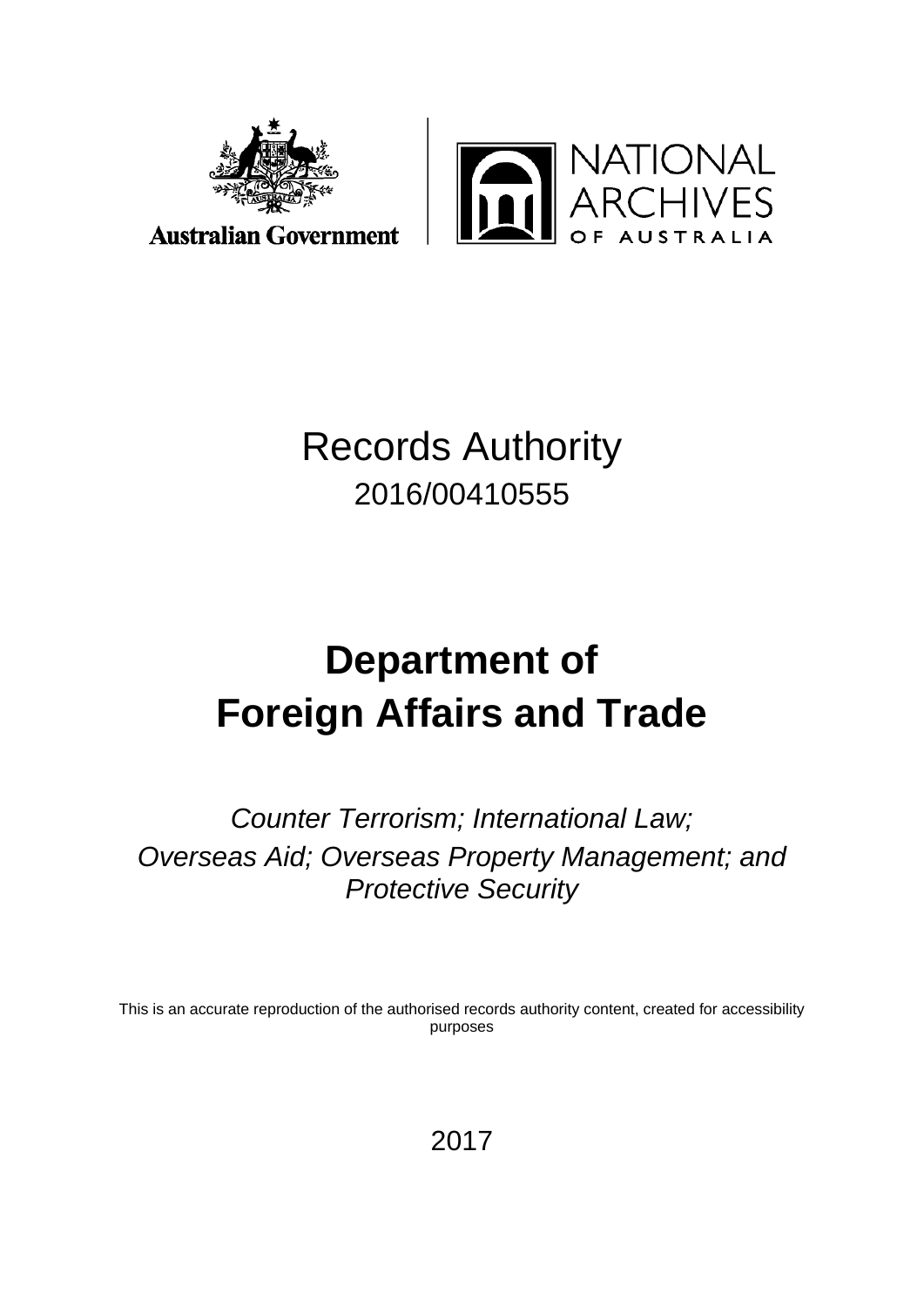

© Commonwealth of Australia (National Archives of Australia) 2017

#### **Copyright**

This product, excluding the National Archives of Australia logo, Commonwealth Coat of Arms or registered trademark, has been licensed under a Creative Commons Attribution-Non-Commercial (CC-BY-NC) Version 4.0 International Licence. You may share, copy, redistribute, remix, transform and build upon this work for non-commercial purposes only. However, you must attribute the National Archives of Australia as the copyright holder of the original work, include the attribution as set out below and indicate if changes were made. The full terms and conditions of this licence are available at [www.creativecommons.org](http://www.creativecommons.org/)**.**

#### **Attribution**

This records authority is licenced by the Commonwealth of Australia (National Archives of Australia) under a Creative Commons Attribution-Non-Commercial (CC-BY-NC) Version 4.0 International Licence. The original version can be found [on our website](http://www.naa.gov.au/)**.**

#### **Accessibility**

This is an accurate reproduction of the authorised records authority content, created for accessibility purposes.

#### **Contact Us**

Enquiries relating to copyright or accessibility should be emailed to [recordkeeping@naa.gov.au.](mailto:recordkeeping@naa.gov.au)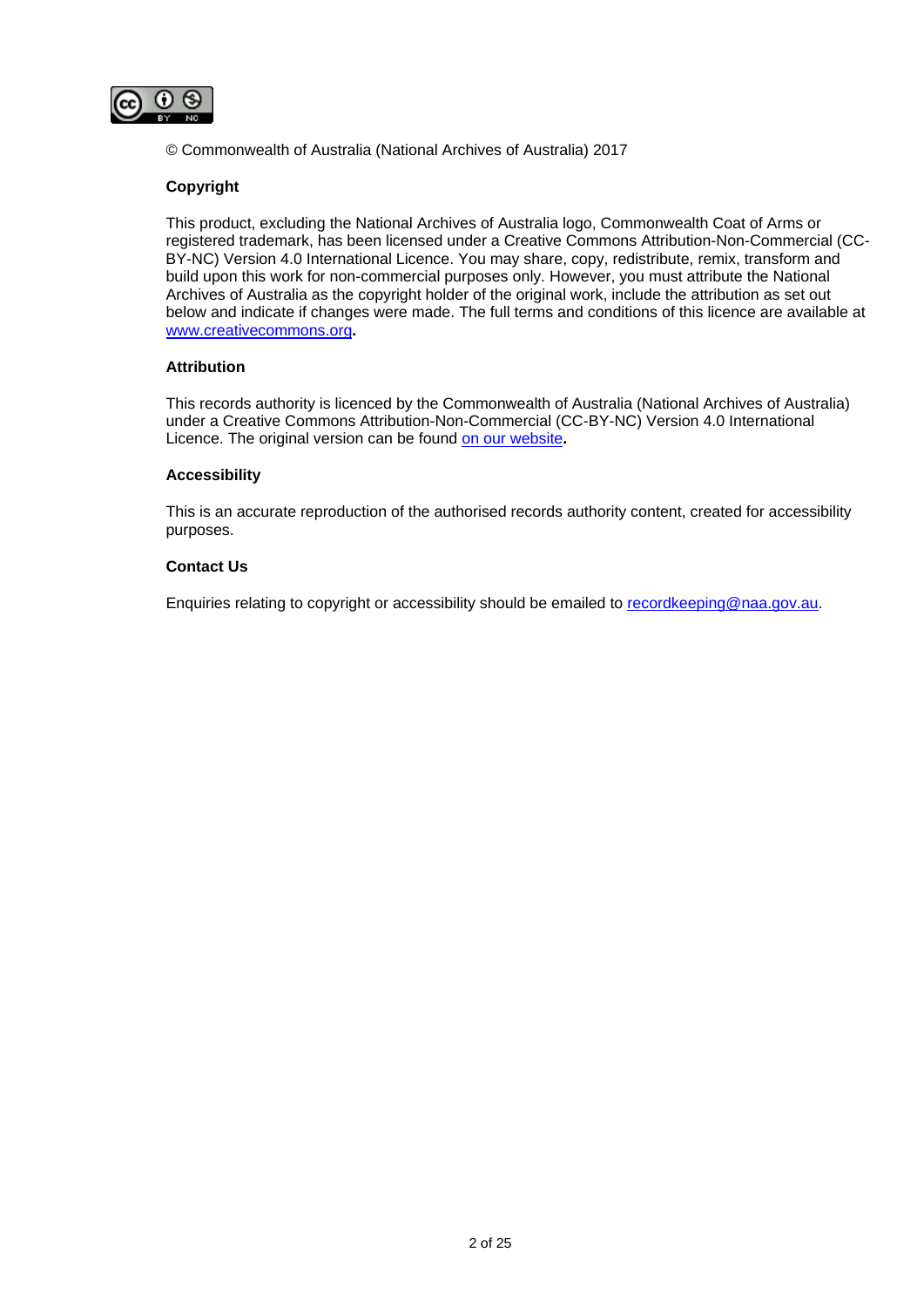### **CONTENTS**

| 23 |
|----|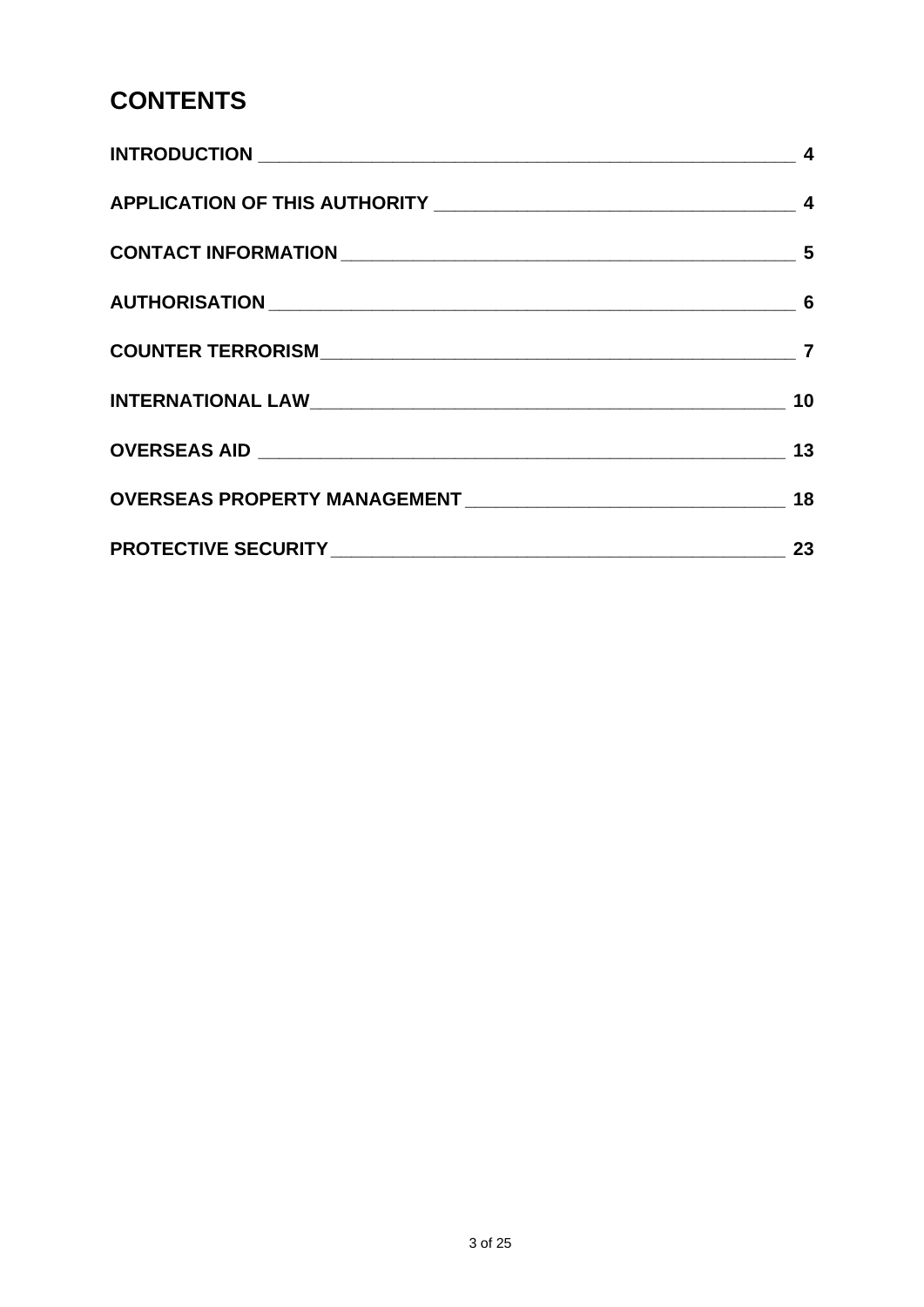#### <span id="page-3-0"></span>**INTRODUCTION**

The Department of Foreign Affairs and Trade (DFAT) and the National Archives of Australia have developed this records authority to set out the requirements for keeping or destroying records for the core business areas of Counter Terrorism, International Law, Overseas Aid, Overseas Property Management and Protective Security. It represents a significant commitment on behalf of DFAT to understand, create and manage the records of its activities.

This records authority is based on the identification and analysis of the business of DFAT. It takes into account the agency's legal and organisational information management requirements, and the interests of stakeholders, the agency and the National Archives.

The records authority sets out those records that need to be retained as national archives and specifies the minimum length of time that temporary records need to be kept. This records authority gives DFAT permission under the *Archives Act 1983*, for the destruction of the temporary records described after the minimum retention period has expired. Retention periods for these temporary records are based on: an assessment of business needs; broader organisational accountability requirements; and community expectations, and are approved by the National Archives on the basis of information provided by the agency.

As changes in circumstances may affect future information management requirements, the periodic review of this records authority is recommended. All amendments must be approved by the National Archives.

#### <span id="page-3-1"></span>**APPLICATION OF THIS AUTHORITY**

- 1. This records authority supersedes records authorities 2002/04650377 (2002) and 2009/00689250 (2009) issued to the Australian Agency for International Development (AusAID). These superseded records authorities cannot be used after the date of issue of this records authority.
- 2. This records authority is to be used to determine how long records must be kept. Records are matched to the relevant core business and records class in the records authority:
	- Where the minimum retention period has expired and the records are not needed for agency business they should be destroyed as authorised in this records authority;
	- Records that have not reached the minimum retention period must be kept until they do; and
	- Records that are identified as retain as national archives' are to be transferred to the National Archives for preservation.
- 3. This records authority should be used in conjunction with general records authorities such as:
	- the Administrative Functions Disposal Authority (AFDA) and/or AFDA Express issued by the National Archives to cover business processes and records common to Australian Government agencies;
	- General Records Authority 27
	- Governing Bodies; and
	- General Records Authority 31 for source or original records after digitisation, conversion or migration.
- 4. The normal administrative practice (NAP) provision of the *Archives Act 1983* gives agencies permission to destroy certain records without formal authorisation. This usually occurs where records are duplicated, facilitative or for short-term use only. NAP does not replace arrangements agreed to in this records authority but can be used as a tool to assist in identifying records for destruction together with an agency's records authority or authorities, and with AFDA and AFDA Express. The National Archives recommends that agencies develop and implement a NAP policy. Advice and guidance on destroying records as a normal administrative practice and on how to develop an agency NAP policy is available from the National Archives' website at [www.naa.gov.au.](http://www.naa.gov.au/)
- 5. Records that are reasonably likely to be needed as evidence in a current or future judicial proceeding or are subject to a request for access under the *Archives Act 1983*, the *Freedom of Information Act 1982* or any other relevant act must not be destroyed until the action has been completed.
- 6. Records subject to a disposal freeze must not be destroyed until the freeze has been lifted. Further information about disposal freezes and whether they affect the application of this authority is available from the National Archives website at [www.naa.gov.au.](http://www.naa.gov.au/)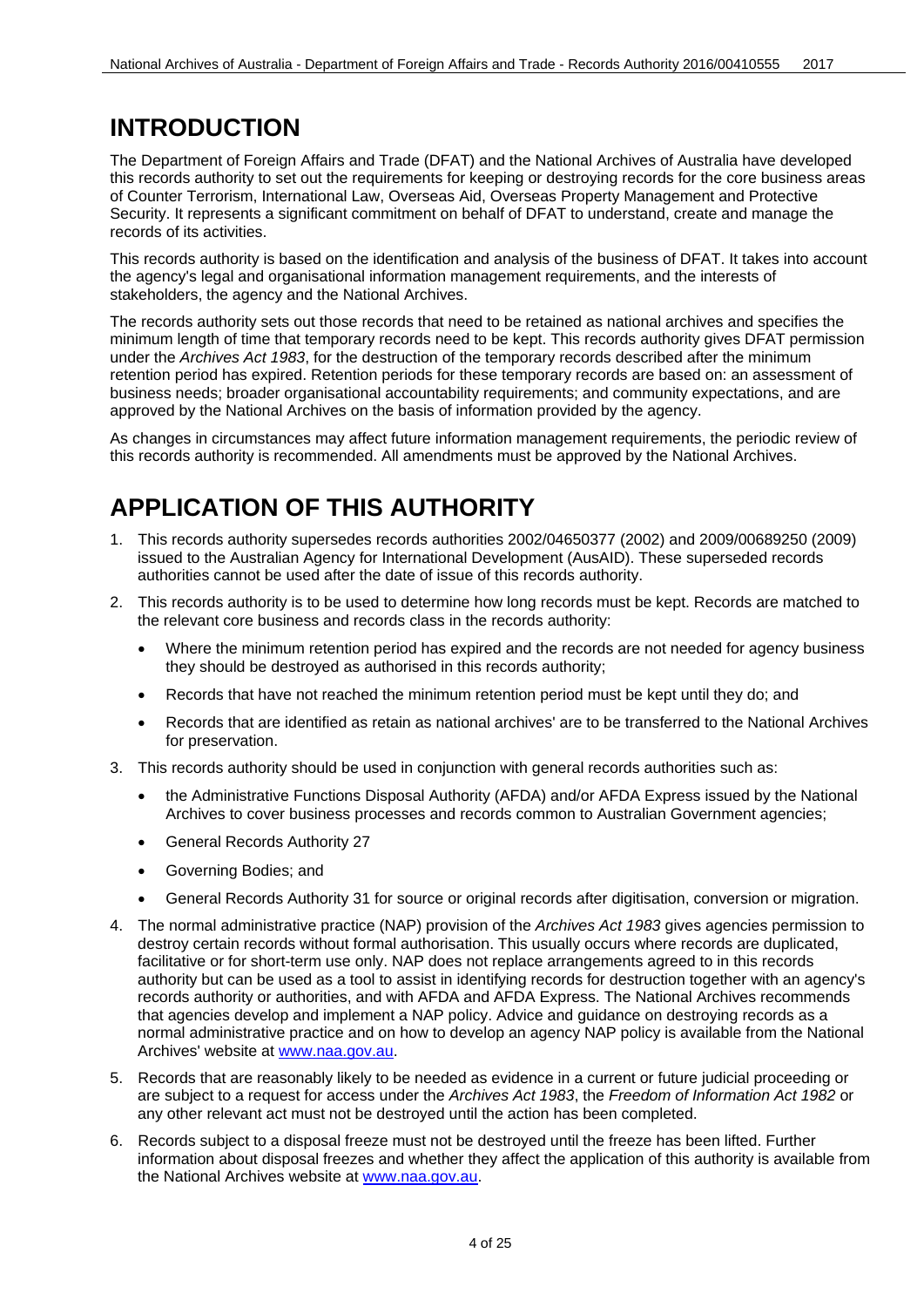- 7. Where the method of recording information changes (for example from a manual system to an electronic system, or when information is migrated from one system to a new system) this records authority can still be applied, providing the records document the same core business. The information must be accessible for the period of time prescribed in this records authority. DFAT will need to maintain continuing access to the information, including digital information, for the periods prescribed in this records authority or until the information is transferred into the custody of the National Archives.
- 8. In general, retention requirements indicate a minimum period for retention. DFAT may extend minimum retention periods if it considers that there is an administrative need to do so, without further reference to the National Archives. Where DFAT believes that its accountability will be substantially compromised because a retention period or periods are not adequate, it should contact the National Archives for review of the retention period.
- 9. Records coming within retain as national archives' classes in this records authority have been determined to be part of the archival resources of the Commonwealth under Section 3C of the *Archives Act 1983*. The determination of Commonwealth records as archival resources of the Commonwealth obliges agencies to transfer the records to the National Archives when they cease to be current and, in any event, within 15 years of the records coming into existence, under Section 27 of the *Archives Act 1983*.
- 10. Records in the care of agencies should be appropriately stored, managed and preserved. Agencies need to meet this obligation to ensure that the records remain authentic and accessible over time. Under Section 31 of the *Archives Act 1983*, access arrangements are required for records that become available for public access including those records that remain in agency custody.
- 11. Appropriate arrangements should be made with the National Archives when records are to be transferred into custody. The National Archives accepts for transfer only those records designated as national archives.
- 12. Advice on how to use this authority is available from DFAT's information manager. If there are problems with the application of the authority that cannot be resolved, please contact the National Archives.

#### <span id="page-4-0"></span>**CONTACT INFORMATION**

For assistance with this authority or for advice on other information management matters, please contact National Archives' Agency Service Centre.

Queen Victoria Terrace Parkes ACT 2600 PO Box 7425 **Email:** [recordkeeping@naa.gov.au](mailto:recordkeeping@naa.gov.au) **Email: Email:** recordkeeping@naa.gov.au Canberra Business Centre ACT 2610 Website: [www.naa.gov.au](http://www.naa.gov.au/)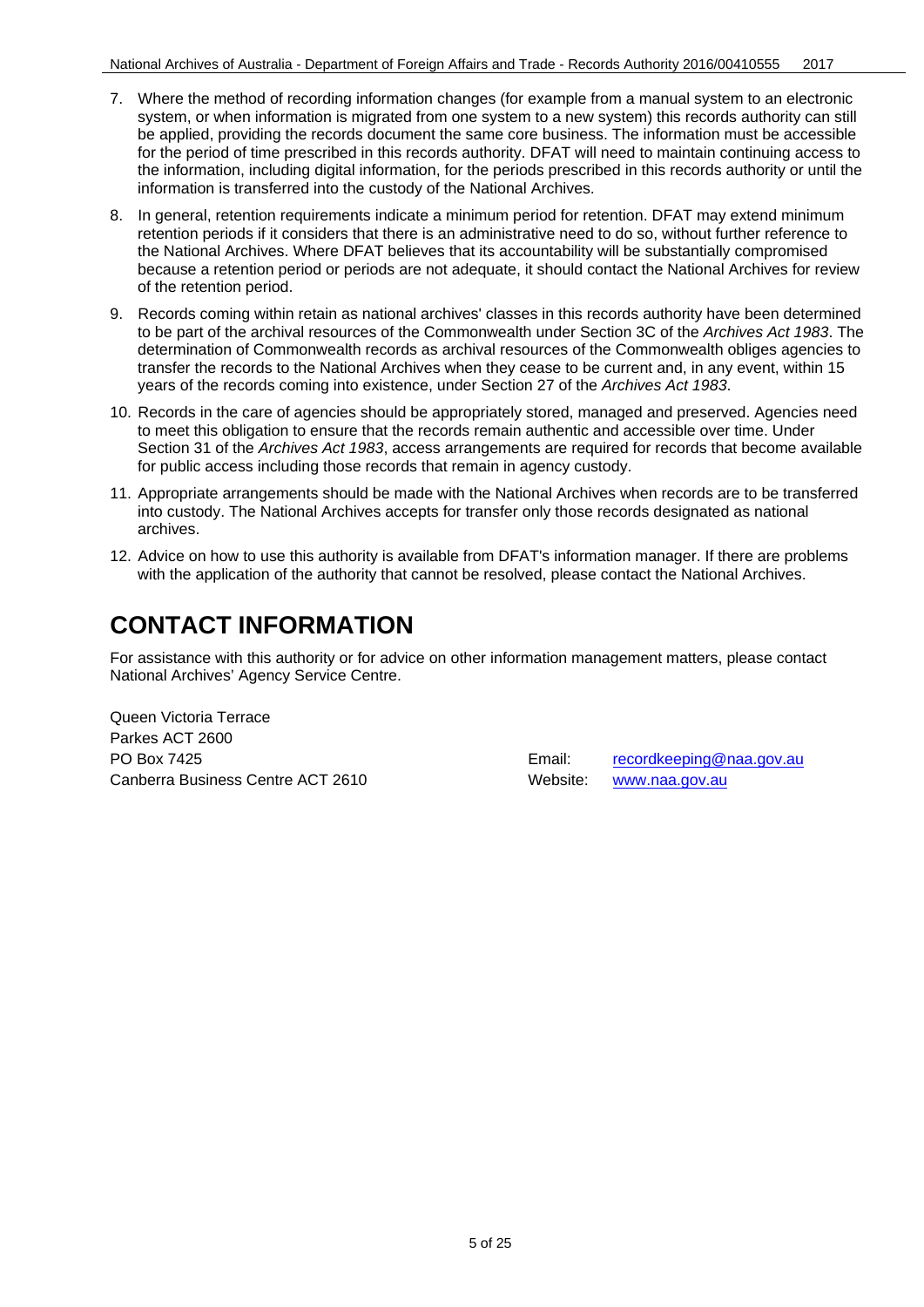#### <span id="page-5-0"></span>**AUTHORISATION**

#### **RECORDS AUTHORITY 2016/00410555**

| Person to whom notice of<br>authorisation is given: | Ms Frances Adamson<br>Secretary<br>Department of Foreign Affairs and Trade<br>R G Casey Building<br>John McEwen Crescent<br><b>Barton ACT</b> |
|-----------------------------------------------------|-----------------------------------------------------------------------------------------------------------------------------------------------|
|                                                     |                                                                                                                                               |

| <b>Purpose:</b>     | Authorises arrangements for the disposal of records in accordance with<br>Section 24(2)(b) of the Archives Act 1983                                                                             |
|---------------------|-------------------------------------------------------------------------------------------------------------------------------------------------------------------------------------------------|
|                     | Determines records classed as 'Retain as national archives' in this<br>Records Authority to be part of the archival resources of the<br>Commonwealth under section 3C of the Archives Act 1983. |
|                     | All core business records relating to Counter Terrorism, International                                                                                                                          |
| <b>Application:</b> | Law, Overseas Aid, Overseas Property Management, and Protective<br>Security.                                                                                                                    |
|                     |                                                                                                                                                                                                 |

This authority gives permission for the destruction, retention or transfer to the National Archives of Australia of the records described. This authority will apply only with the consent of the agency currently responsible for the business documented in the records described.

| <b>Authorising Officer</b>                                                        | Date of issue |
|-----------------------------------------------------------------------------------|---------------|
| Anne Lyons<br><b>Assistant Director-General</b><br>National Archives of Australia | 3 March 2017  |
|                                                                                   |               |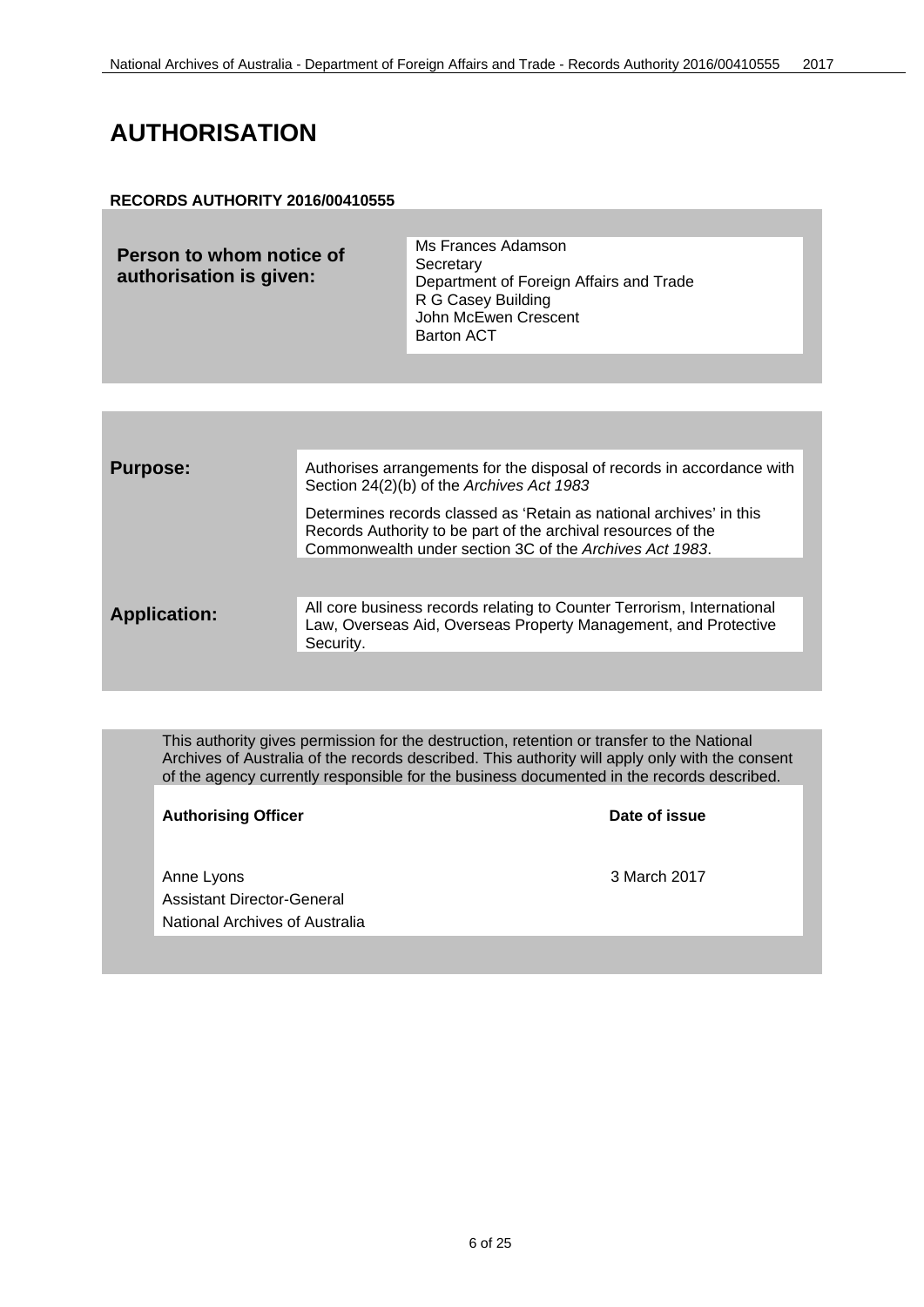#### <span id="page-6-0"></span>**COUNTER TERRORISM**

The core business of coordinating Australia's policy response to international terrorism and the impacts on national security, developing policy and identifying priorities for international engagement, interacting with foreign governments and Commonwealth and/or State committees, developing the legal frameworks, conducting regular consultations and considering issues relevant to safeguards for counter terrorism.

The core activities include:

- providing and receiving advice on and implementing policy, legislation and treaty obligations;
- negotiating and implementing international agreements;
- conducting inter-government, and non-government consultations;
- negotiating, implementing and participating in co-operative arrangements for counter-terrorism and law enforcement;
- monitoring of events, developments, arrangements and partnerships; and
- conducting terrorism threat assessments.

The performance of the core business is supported by common activities, such as:

- providing advice and briefings;
- providing secretariat services and participating in committees, taskforces and organisations;
- participating in conferences, to exchange information, make presentations, develop strategies;
- liaising with other government agencies and organisations and with inter-government agencies with responsibilities for intelligence, law enforcement, courts and justice;
- planning agency activities, responses and priorities;
- providing outreach and training services, raising public awareness;
- reporting and responding to terrorism incidents; and
- conducting research and analysis.

*Cross references to other areas of this authority*

*For defence and state-to-state security measures, use INTERNATIONAL SECURITY.*

*For legal advice on compliance with binding UN Security Council resolutions relating to counter-terrorism, use INTERNATIONAL LAW.*

| Class no | <b>Description of records</b>                                                                                                                                                                                                                               | <b>Disposal action</b>         |
|----------|-------------------------------------------------------------------------------------------------------------------------------------------------------------------------------------------------------------------------------------------------------------|--------------------------------|
| 62117    | Records documenting significant counter-terrorism advice and<br>coordination of activities with representatives from world powers,<br>regional or strategic partners including:                                                                             | Retain as national<br>archives |
|          | advice, briefings, submissions, policy and impact analysis,<br>guidelines, drafting notes, reports provided to the portfolio<br>Ministers, members of parliament and parliamentary committees,<br>other government agencies, community and interest groups; |                                |
|          | agreements, treaties, conventions, alliances and understandings,<br>٠<br>including legal instruments with less than treaty status;                                                                                                                          |                                |
|          | consultations and meetings;<br>٠                                                                                                                                                                                                                            |                                |
|          | policy, documenting the agency's contribution to national strategy<br>٠<br>development and establishment of policies relating to the<br>counterterrorism function;                                                                                          |                                |
|          | And the following records:                                                                                                                                                                                                                                  |                                |
|          | major risk and threat assessments, advice and intelligence<br>information shared by security partners that results in significant                                                                                                                           |                                |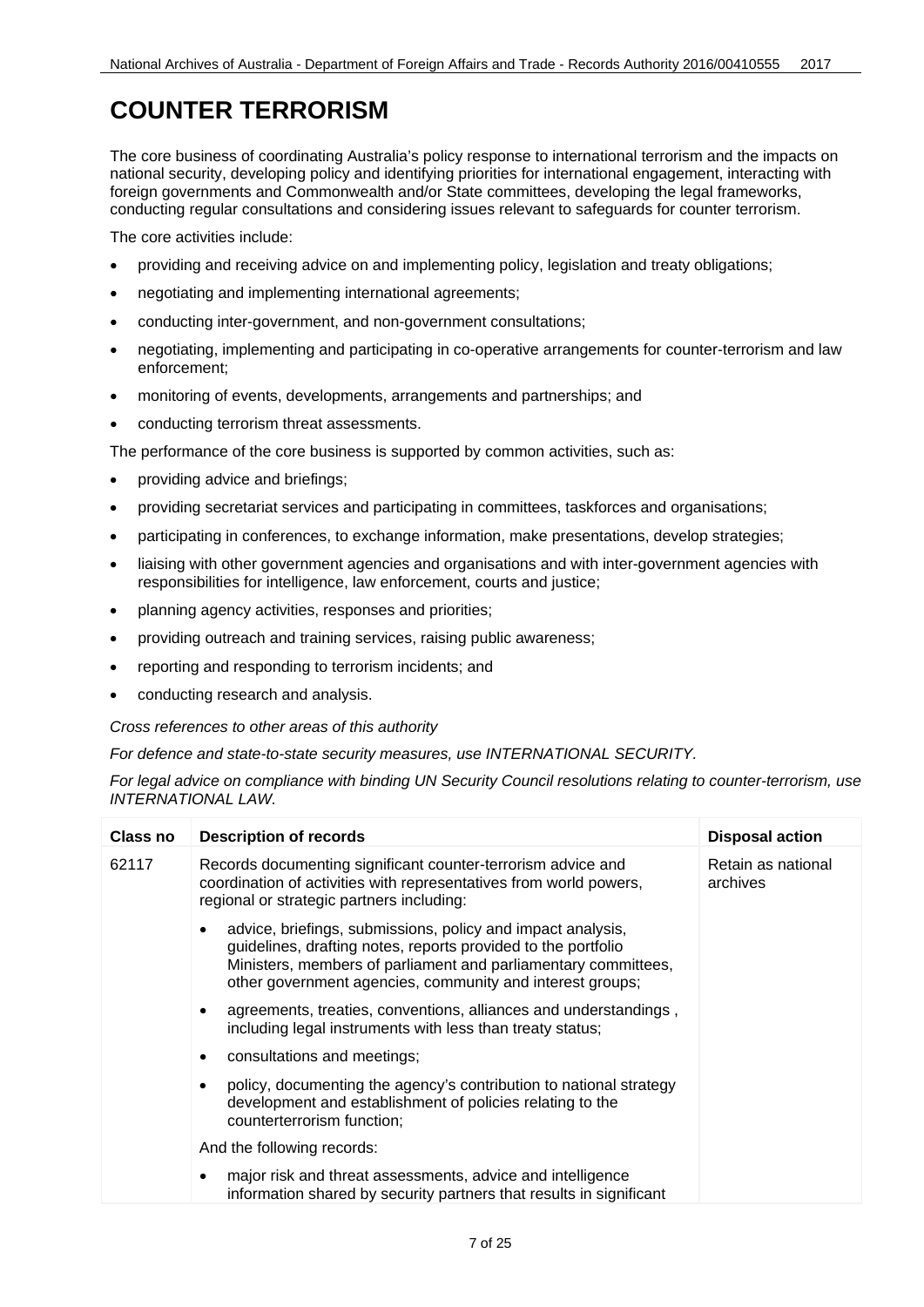#### **COUNTER TERRORISM**

| <b>Class no</b> | <b>Description of records</b>                                                                                                                                                                                                                                                       | <b>Disposal action</b>    |
|-----------------|-------------------------------------------------------------------------------------------------------------------------------------------------------------------------------------------------------------------------------------------------------------------------------------|---------------------------|
|                 | occurrences, and/or substantial agency response is initiated;                                                                                                                                                                                                                       |                           |
|                 | committees, taskforces, organisations and working parties, where<br>$\bullet$<br>Australia provides the secretariat, or plays a prominent role; and                                                                                                                                 |                           |
|                 | conferences, hosted by the agency or where the agency is the<br>$\bullet$<br>Australian representative.                                                                                                                                                                             |                           |
| 62118           | Records documenting:                                                                                                                                                                                                                                                                | Destroy 20 years          |
|                 | consultations, and meetings not covered in class 62117;<br>٠                                                                                                                                                                                                                        | after action<br>completed |
|                 | external agencies cooperative arrangements between Australian<br>٠<br>and international law enforcement agencies; and                                                                                                                                                               |                           |
|                 | implementation of policies and the provision of advice to other<br>$\bullet$<br>agencies on counter terrorism, including the associated criminal<br>activities, that impact national security.                                                                                      |                           |
| 62119           | Records documenting:                                                                                                                                                                                                                                                                | Destroy 15 years          |
|                 | other external inter-government or inter-agency committees,<br>taskforces, organisations and working parties, where Australia<br>does not play a prominent role;                                                                                                                    | after last action         |
|                 | liaison, with government departments, security agencies, industry<br>$\bullet$<br>and community groups;                                                                                                                                                                             |                           |
|                 | monitoring of international events, developments, agreements,<br>$\bullet$<br>partnerships and the counterterrorism policies and practices of<br>foreign countries and state governments, that are used to inform<br>Australian responses, prevention strategies, for intelligence; |                           |
|                 | internal plans, incident recovery and contingency plans; and<br>٠                                                                                                                                                                                                                   |                           |
|                 | research, including surveys, reading notes.                                                                                                                                                                                                                                         |                           |
| 62120           | Records documenting:                                                                                                                                                                                                                                                                | Destroy 10 years          |
|                 | advice, briefings, submissions, policy and impact analysis,<br>$\bullet$<br>guidelines, drafting notes, reports provided on issues not covered<br>in 62117;                                                                                                                         | after action<br>completed |
|                 | agreements to which Australia is not a party;                                                                                                                                                                                                                                       |                           |
|                 | conferences, other than those hosted by the agency;<br>٠                                                                                                                                                                                                                            |                           |
|                 | consultations of a routine or operational nature;                                                                                                                                                                                                                                   |                           |
|                 | implementation, including identifying and documenting the listing of<br>terrorist entities;                                                                                                                                                                                         |                           |
|                 | reporting on other incidents, breaches investigated by security<br>agencies;                                                                                                                                                                                                        |                           |
|                 | threat assessments where routine, minimal or no action is taken;<br>and                                                                                                                                                                                                             |                           |
|                 | technical security, equipment and surveillance devices data<br>collection and countermeasures.                                                                                                                                                                                      |                           |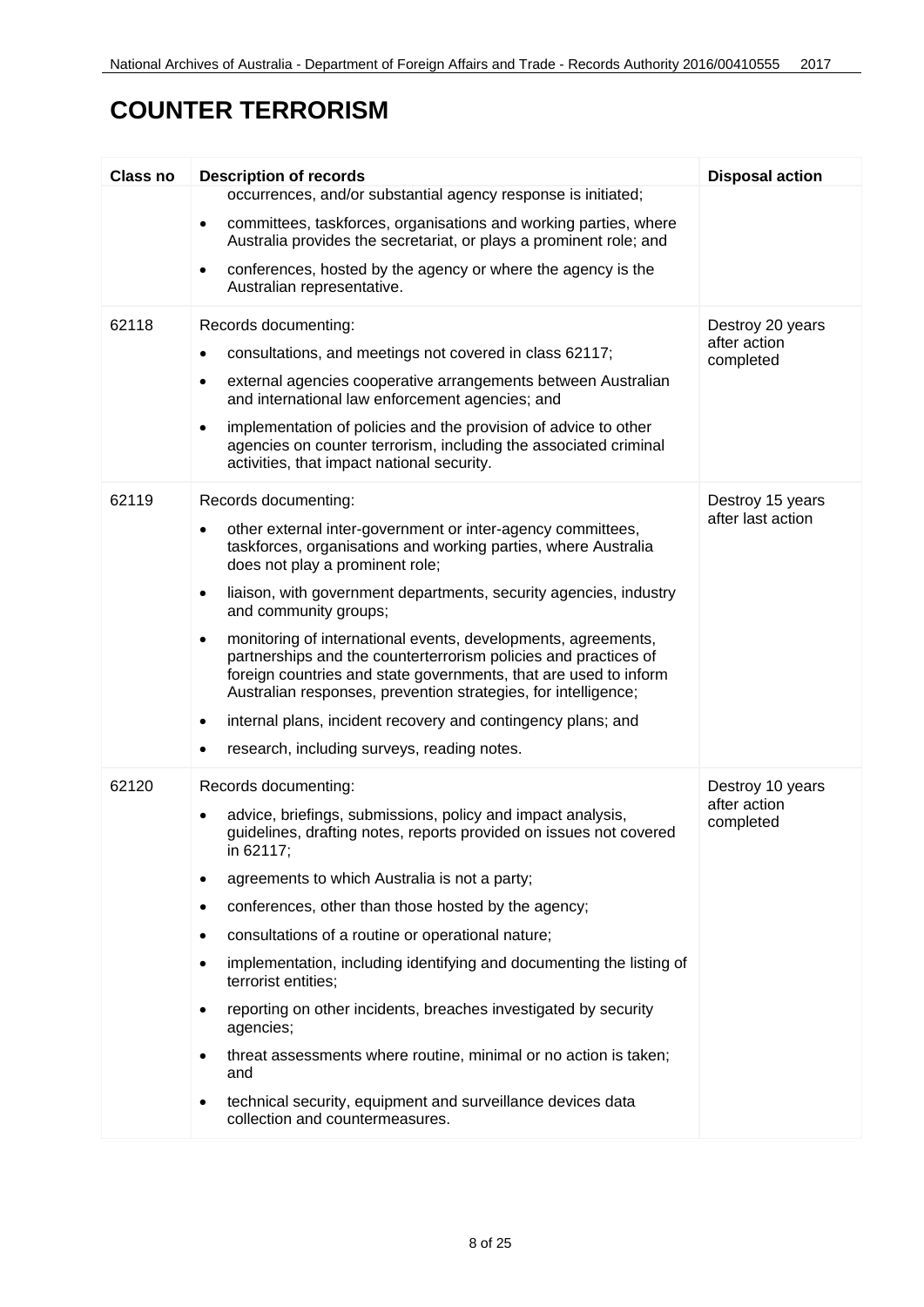### **COUNTER TERRORISM**

| Class no | <b>Description of records</b>                                                                                                                                                                        | <b>Disposal action</b> |
|----------|------------------------------------------------------------------------------------------------------------------------------------------------------------------------------------------------------|------------------------|
| 62121    | Records documenting:                                                                                                                                                                                 | Destroy 5 years after  |
|          | internal and other external meetings outreach, presentations and<br>$\bullet$<br>speeches to community groups and the public on counterterrorism<br>and implementation of counterterrorism measures; | action completed       |
|          | policy where the agency does not make a significant contribution;<br>$\bullet$                                                                                                                       |                        |
|          | minor or routine research; and<br>$\bullet$                                                                                                                                                          |                        |
|          | counter terrorism activities other than those covered in classes<br>62117 to 62120.                                                                                                                  |                        |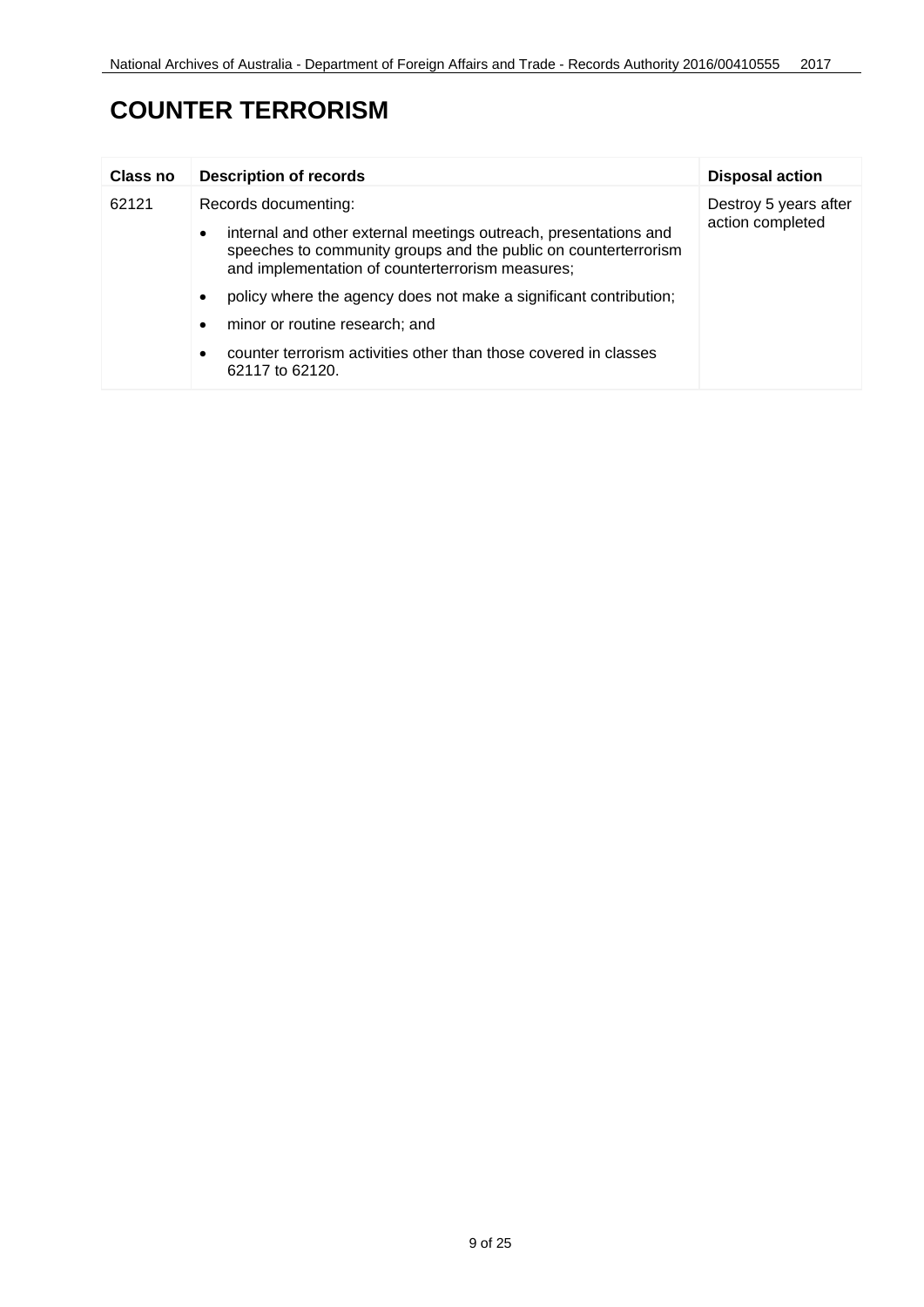#### <span id="page-9-0"></span>**INTERNATIONAL LAW**

The core business of providing advice on matters concerning public international law, contributing to the development of the international legal framework, Australia's rights and compliance to legal obligations under multilateral and bilateral treaties and customary international law, implementing UN (United Nations) sanctions regimes into Australian law, providing advice on and overseeing Australia's domestic treaty approval process, negotiating treaties and other international instruments. Includes, developing Australia's policy on international law matters in multilateral and regional forums such as the United Nations, the Commonwealth of Nations and the OECD (Organisation for Economic Co-operation and Development) and planning and controlling the management of legal cases, administering legal actions and disputes.

Excludes work undertaken by the Office of Trade Negotiations

The core tasks include:

- receiving and providing advice to portfolio Ministers, parliamentary members, government agencies on international law and implementing policy relating to Australia's commitments under international treaties, agreements and understandings;
- developing and providing legal advice on international issues;
- negotiation, maintenance, compliance, monitoring, reporting, review of agreements, treaties, conventions, alliances, assurances and understandings;
- conducting international and national consultations with representatives of foreign countries and domestic stakeholders;
- monitoring, reporting and responding to events affecting foreign policy and the legal basis of international relations;
- making representations to and receiving representations from, other governments on legal issues; and
- defending Australia's interests in litigation proceedings.

The performance of the core business is supported by general activities, such as:

- provision of advice and briefings to the Minister and Parliament;
- providing secretariat services and participating in committees;
- attending and participating in conferences, to exchange information, make presentations and/or develop strategies;
- liaising and meeting with foreign government agencies and organisations and with inter-government agencies with responsibilities for intelligence, law enforcement, courts and justice;
- planning and scheduling agency activities, responses and priorities;
- reporting; and
- arranging visits, delegations to and from Australia and to international agencies and to foreign countries.

#### *Cross references to AFDA Express*

*For media releases, use COMMUNITY RELATIONS or GOVERNMENT RELATIONS.*

*For development of new domestic legislation and amendments to existing legislation, use GOVERNMENT RELATIONS or LEGAL SERVICES.*

*For advice, briefs and submissions to the other government Ministers and agencies, cabinet submissions, and the organisation's participation in formal inquiries not relating to international law, use GOVERNMENT RELATIONS or INTERNATIONAL RELATIONS.*

#### *Cross references to other records authorities*

*For developing and executing contracts under seal or deeds, use GRA 36 - CONTRACTS UNDER SEAL/DEEDS.*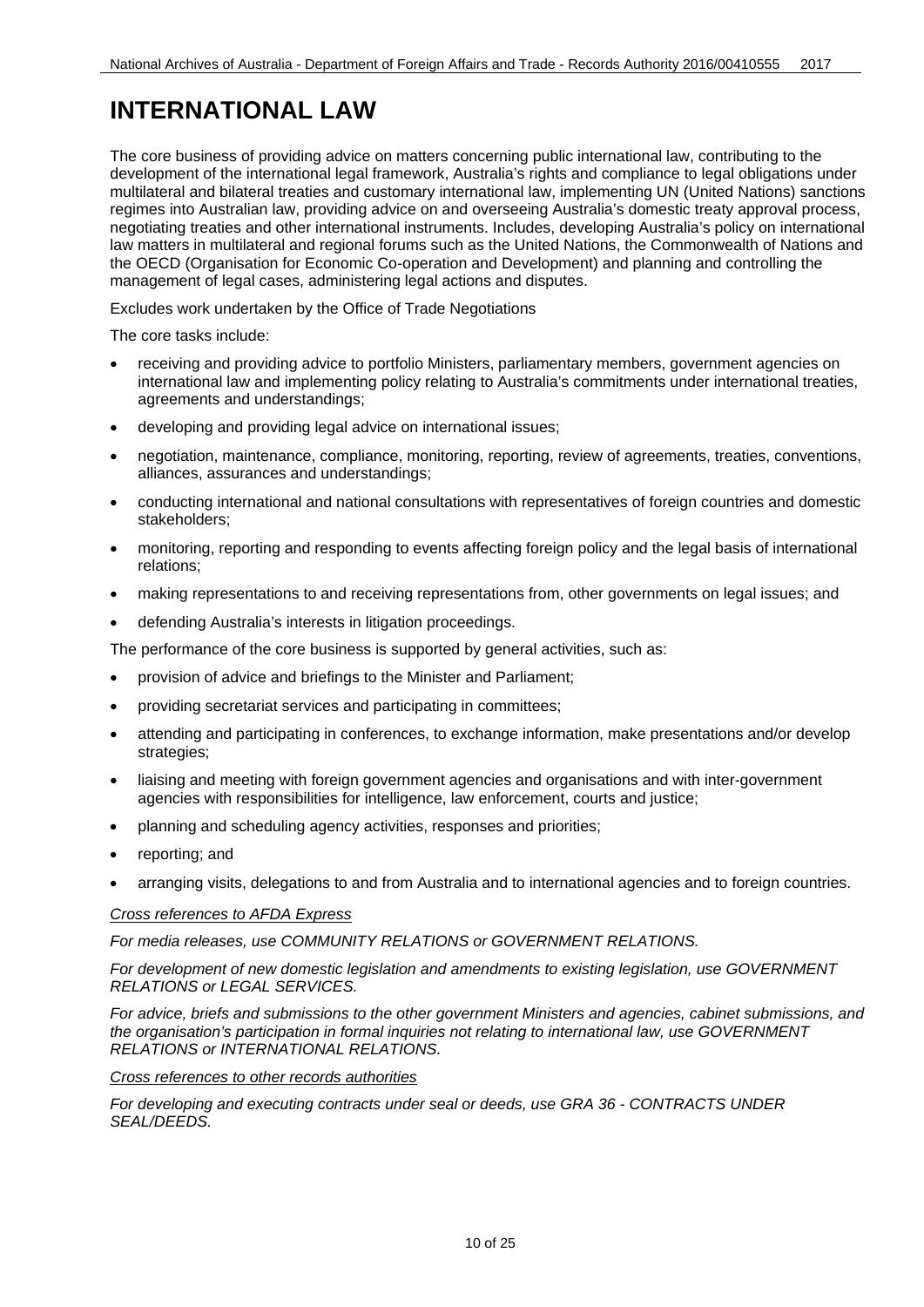#### **INTERNATIONAL LAW**

| Class no | <b>Description of records</b>                                                                                                                                                                                                                                                                                                              | <b>Disposal action</b>           |
|----------|--------------------------------------------------------------------------------------------------------------------------------------------------------------------------------------------------------------------------------------------------------------------------------------------------------------------------------------------|----------------------------------|
| 62122    | The following significant records documenting:                                                                                                                                                                                                                                                                                             | Retain as national<br>archives   |
|          | litigation of international law cases on behalf of Australia. Includes<br>$\bullet$<br>managing lawsuits and legal proceedings in international courts or<br>tribunals; records establishing precedence and cases prompting<br>changes in domestic legislation and policy relating to Australia's<br>international obligations and rights; |                                  |
|          | legal cases involving individual Australians relating to<br>$\bullet$<br>extraterritorial offences, international law and criminal justice, that<br>are controversial, unusual, contentious, widely published, or affect<br>agency policy or operations;                                                                                   |                                  |
|          | international law, policies and legal cases to which the agency is<br>$\bullet$<br>not a party but set precedents for future Australian policy<br>development;                                                                                                                                                                             |                                  |
|          | consultation with world leaders or regional partners on issues<br>$\bullet$<br>relating to the implementation of international law, conflict<br>prevention, peacekeeping and post-conflict security;                                                                                                                                       |                                  |
|          | matters that are precedent-setting, ground-breaking or innovative;<br>$\bullet$                                                                                                                                                                                                                                                            |                                  |
|          | internal and external advice, including legal advice, briefings,<br>$\bullet$<br>submissions, policy and impact analysis, guidelines, drafting notes,<br>reports provided to the portfolio Ministers, members of parliament<br>and parliamentary committees, and other government agencies,<br>community and interest groups;              |                                  |
|          | cooperative arrangements, liaison activities with other government<br>$\bullet$<br>agencies;                                                                                                                                                                                                                                               |                                  |
|          | high-level conferences, conventions or consultations dealing with<br>$\bullet$<br>international law, where the conference or meeting is hosted by the<br>agency or where the agency is the Australian representative;                                                                                                                      |                                  |
|          | negotiation, development and monitoring, and interpretations of<br>٠<br>agreements, conventions, and other commitments developed or<br>agreed by the agency;                                                                                                                                                                               |                                  |
|          | monitoring and evaluations of the compliance of government<br>agencies and stakeholders against their obligations and reporting<br>requirements;                                                                                                                                                                                           |                                  |
|          | agency committees, taskforces, working groups for developing and<br>implementing policy where the agency has overall responsibility for<br>making and implementing the decisions, or provides significant<br>advice or is Australia's main representative or plays a leading or<br>major role                                              |                                  |
|          | compliance with mandatory or statutory requirements under<br>$\bullet$<br>international agreements, such as implementation of sanctions;                                                                                                                                                                                                   |                                  |
|          | maintaining a register of countries where sanctions have been<br>imposed, where targeted sanctions have been imposed or travel<br>bans are in place. Used to administer legal obligations under<br>international treaties; and                                                                                                             |                                  |
|          | sanctions, covering the use of measures to impose restrictions on<br>٠<br>activities relating to a particular country, goods or services                                                                                                                                                                                                   |                                  |
| 62123    | Records documenting:                                                                                                                                                                                                                                                                                                                       | Destroy 20 years<br>after action |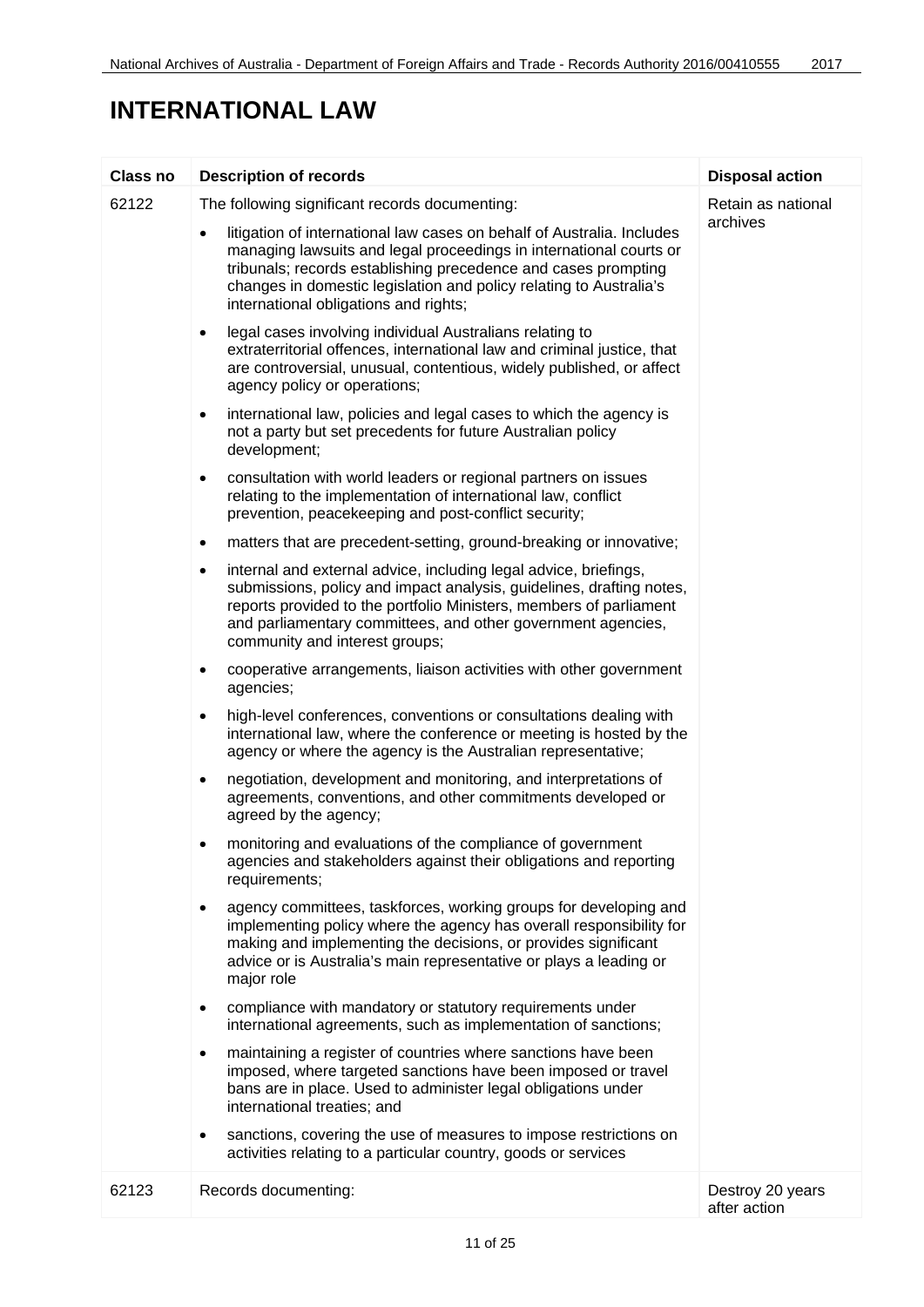#### **INTERNATIONAL LAW**

| <b>Class no</b> | <b>Description of records</b>                                                                                                                                                                                                                                                                                                     | <b>Disposal action</b>    |
|-----------------|-----------------------------------------------------------------------------------------------------------------------------------------------------------------------------------------------------------------------------------------------------------------------------------------------------------------------------------|---------------------------|
|                 | other legal cases and litigation, including appeals;                                                                                                                                                                                                                                                                              | completed                 |
|                 | maintaining a register of cases and listing of individuals and<br>$\bullet$<br>associations and the imposing of restrictions on terrorists and terror<br>organisations;                                                                                                                                                           |                           |
|                 | maintaining a register and listing of applications for permits to trade<br>$\bullet$<br>with countries where sanctions have been imposed, where targeted<br>sanctions have been imposed or travel bans are in place;                                                                                                              |                           |
|                 | the provision of international legal advice that does not establish<br>$\bullet$<br>precedence, or lead to changes in domestic legislation and policy;                                                                                                                                                                            |                           |
|                 | consultation on documents with foreign governments that are not<br>$\bullet$<br>world leaders, or regional partners;                                                                                                                                                                                                              |                           |
|                 | advice, briefings, submissions, policy and impact analysis,<br>$\bullet$<br>guidelines, drafting notes, reports provided on issues not covered<br>in 62122; and                                                                                                                                                                   |                           |
|                 | co-operative arrangements and liaison activities with other foreign<br>$\bullet$<br>governments and Government agencies not covered in class<br>62122.                                                                                                                                                                            |                           |
| 62124           | Records documenting:                                                                                                                                                                                                                                                                                                              | Destroy 10 years          |
|                 | consent for foreign state vessels to conduct research within<br>Australia's exclusive economic zone, and for Australian vessels to<br>apply for permission to undertake research in foreign waters;                                                                                                                               | after action<br>completed |
|                 | legal administrative arrangements implementing agreements and<br>$\bullet$<br>arrangements for joint law and order activities, relating to issues<br>such as criminal deportations and co-operation between courts,<br>between countries, government agencies and international<br>organisations;                                 |                           |
|                 | litigation in international courts, that does not establish legal<br>precedent;                                                                                                                                                                                                                                                   |                           |
| 62125           | Records documenting:                                                                                                                                                                                                                                                                                                              | Destroy 5 years after     |
|                 | bi-lateral and multi-lateral agreements for child maintenance<br>payments, including coordination of the transmission and receipt of<br>claims;                                                                                                                                                                                   | action completed          |
|                 | requests for consent by foreign vessels wishing to make a visit or<br>$\bullet$<br>port call either under a marine scientific research request or<br>independently; submission of applications for a visit or port call by<br>Australian vessels in foreign countries, and requests for defence<br>force admissions to Australia; |                           |
|                 | outreach activities relating to legal awareness-raising activities and<br>$\bullet$<br>presentations for Australian businesses, universities and the public,<br>such as sanctions obligations;                                                                                                                                    |                           |
|                 | provision of other legal advice not covered in 62112-62123;<br>$\bullet$                                                                                                                                                                                                                                                          |                           |
|                 | routine operational administrative tasks supporting the core<br>business; and                                                                                                                                                                                                                                                     |                           |
|                 | international law activities other than those covered in classes<br>62122 to 62124.                                                                                                                                                                                                                                               |                           |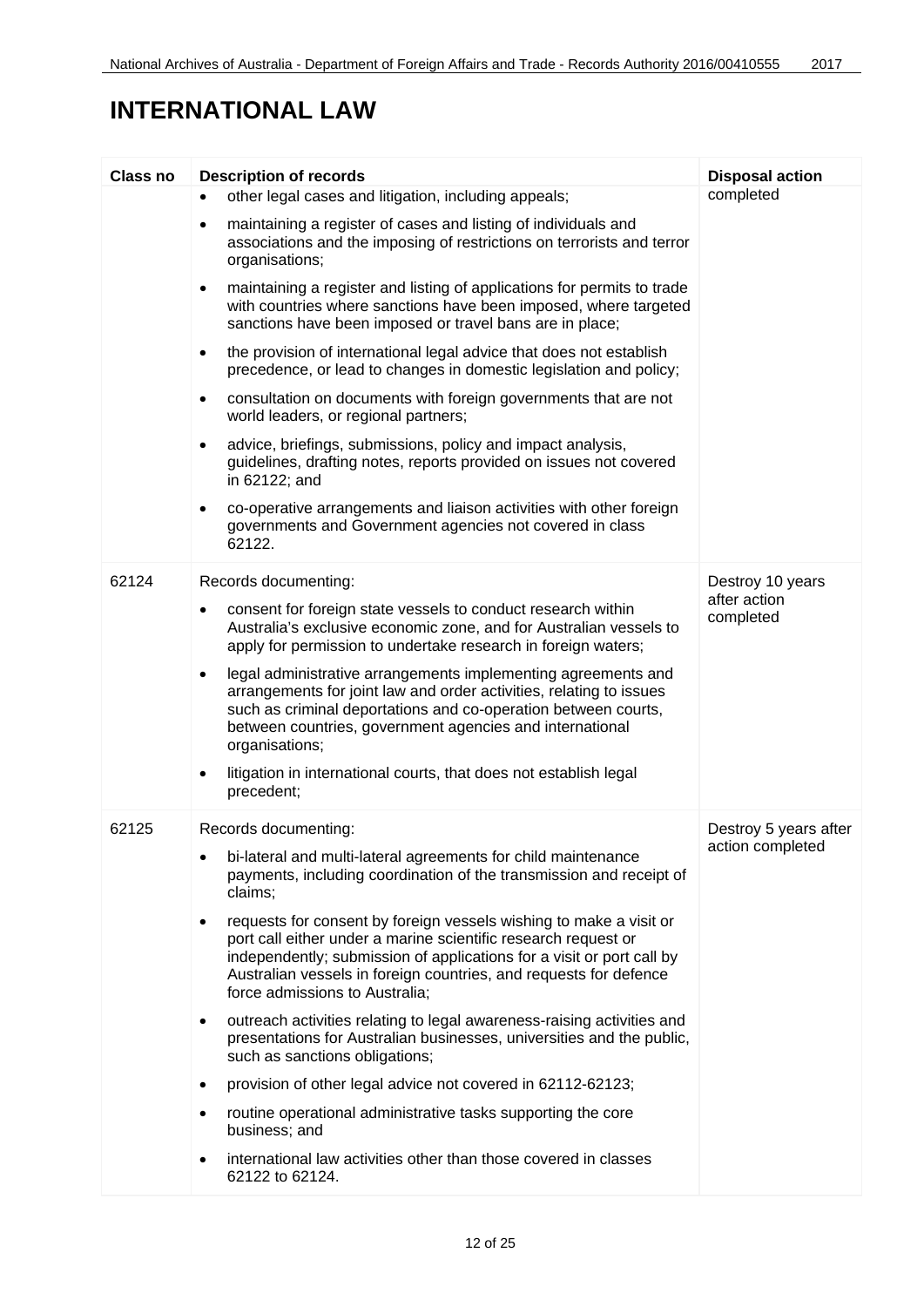<span id="page-12-0"></span>The core business of developing policy, strategies and implementation of Australia's international development and aid program to overseas countries. Includes identifying, questioning and assessing overseas development needs, setting priorities, conducting reviews, research and investigations; fostering links and associations between Australian community organisations and private entities and the people of overseas countries through agreements, joint ventures, scholarships, fellowships, and training opportunities, visits, programs and projects.

Includes engaging with a range of international organisations and private sector entities to deliver aid and development programs and projects.

The core activities include:

- providing and receiving advice on and implementing policy relating to Australia's commitments under international treaties, agreements and understandings;
- negotiation, maintenance, compliance, monitoring, reporting, review of agreements, treaties, conventions, alliances, assurances and understandings;
- conducting international and national consultations with representatives of foreign countries and domestic stakeholders;
- monitoring, reporting and responding to events affecting overseas aid and the impacts for foreign policy; and
- making representations to and receiving representations from, other governments on overseas aid.

The performance of the core business is supported by general activities such as:

- provision of advice and briefings to the Minister and Parliament;
- providing secretariat services and participating in committees;
- liaison with other government agencies and organisations;
- planning agency activities, responses and priorities; and
- arranging visits, delegations to and from Australia and to international agencies and to foreign countries.

*Cross references to other areas of this records authority*

*For pre-deployment activities for Australian-based staff, use PERSONNEL OVERSEAS.*

*For security of personnel at post, use PROTECTIVE SECURITY.*

*For aid delivery in crisis or emergency humanitarian response, use CRISIS MANAGEMENT.*

*For arrangements and management of funding in joint financial projects or programs, use CO-FINANCING.*

*For funding of international agencies, use FINANCIAL ASSISTANCE.*

#### *Cross references to AFDA Express*

*For investigations or inquiries by parliamentary committees, use GOVERNMENT RELATIONS.*

*For marketing publications and collateral, use PUBLICATIONS.*

*For procurement processes involving the tendering, evaluation, awarding of tenders, contract administration and reporting on progress, use PROCUREMENT and TENDERING.*

#### *Cross references to other records authorities*

*For evaluation, managing and processing submissions from non-government agencies for their aid and development activities and the allocation of funds to programs and projects, use GRA 28 - GRANT MANAGEMENT.*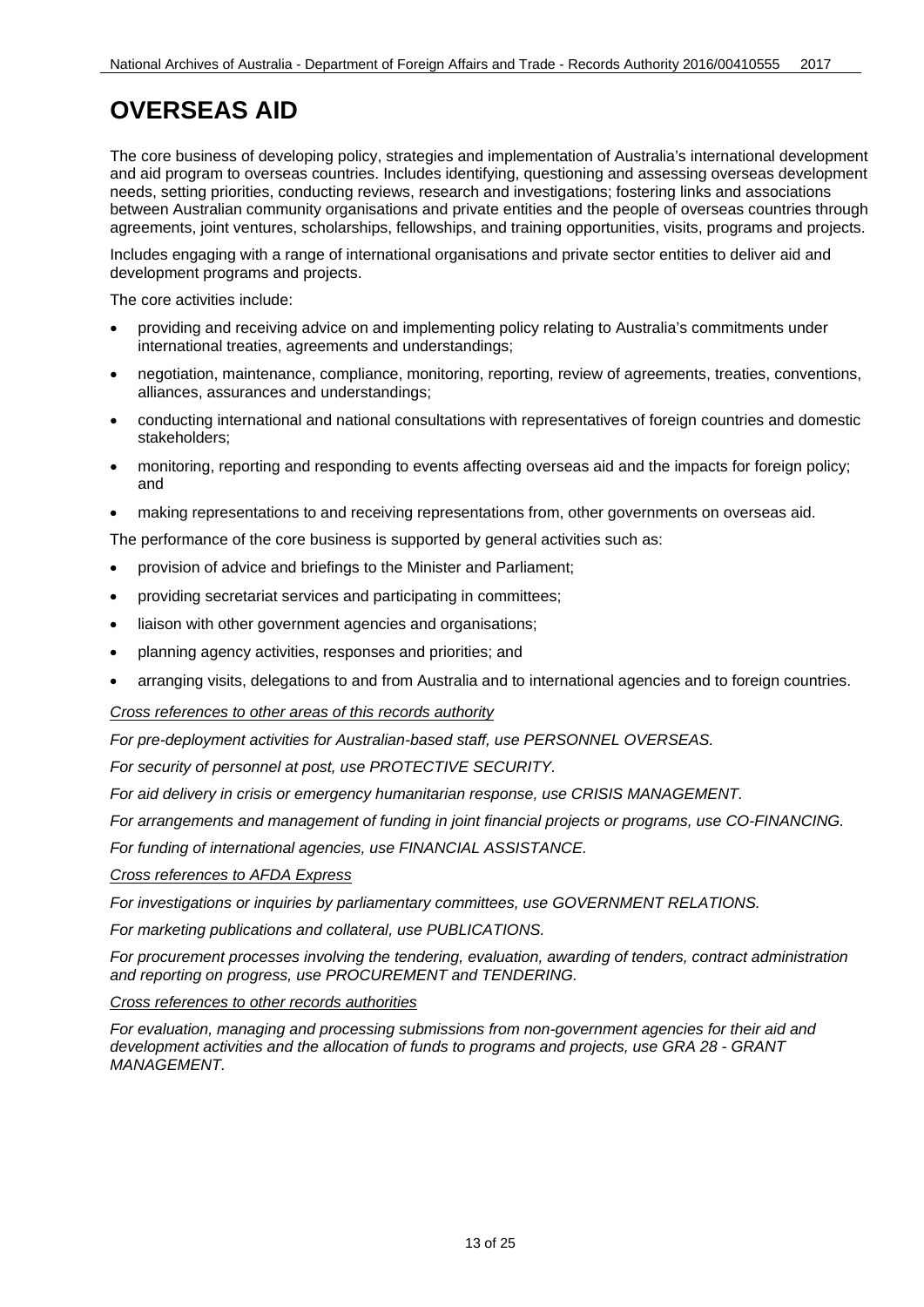| <b>Class no</b> | <b>Description of records</b>                                                                                                                                                                                                                                                                                                                        | <b>Disposal action</b> |
|-----------------|------------------------------------------------------------------------------------------------------------------------------------------------------------------------------------------------------------------------------------------------------------------------------------------------------------------------------------------------------|------------------------|
| 62126           | Records documenting:                                                                                                                                                                                                                                                                                                                                 | Retain as national     |
|                 | Australia's aid activities relating to major recipients, regional countries,<br>or where there are controversial issues with significant social,<br>economic and international implications. Significant implications involve<br>regional and multilateral relations, performance evaluation issues,<br>impacts on diplomatic relations. Includes:   | archives               |
|                 | advice, including working papers documenting the development of<br>that advice, provided by the agency to the portfolio Ministers and<br>government agencies, including briefings, ministerial statements,<br>policy papers, minutes, and submissions;                                                                                               |                        |
|                 | campaigns for appointments of Australian significant persons of<br>$\bullet$<br>interest as representatives to significant and high-level international<br>organisations, offices, committees, councils or groups;                                                                                                                                   |                        |
|                 | international treaties, conventions, alliances, agreements and<br>$\bullet$<br>understandings, including final versions and significant working<br>papers, and legal instruments with less than treaty status, such as<br>memorandums of understanding to which Australia is a party.<br>Includes:                                                   |                        |
|                 | negotiation, establishment, maintenance and review of<br>agreements and undertakings;                                                                                                                                                                                                                                                                |                        |
|                 | negotiation strategies;                                                                                                                                                                                                                                                                                                                              |                        |
|                 | proposals and options;                                                                                                                                                                                                                                                                                                                               |                        |
|                 | development, review or interpretation of draft text; and                                                                                                                                                                                                                                                                                             |                        |
|                 | stakeholder consultations relating to Australia's international<br>agreements.                                                                                                                                                                                                                                                                       |                        |
|                 | international multilateral or national committees, taskforces and<br>$\bullet$<br>organisations, for coordinating aid activities, participating in multi-<br>lateral organisations, and controversial or contentious projects, eg<br>Program Quality Committee, Corporate Change and Development<br>Committee, and the Country Strategies Committee; |                        |
|                 | evaluation of overseas aid projects with far-reaching social,<br>٠<br>economic and international implications. Includes:                                                                                                                                                                                                                             |                        |
|                 | initial project evaluation;                                                                                                                                                                                                                                                                                                                          |                        |
|                 | preliminary project evaluations; and                                                                                                                                                                                                                                                                                                                 |                        |
|                 | ongoing project evaluation.                                                                                                                                                                                                                                                                                                                          |                        |
|                 | joint venture agreements including final version and working<br>papers;                                                                                                                                                                                                                                                                              |                        |
|                 | meetings, high level meetings held to support the overseas aid<br>development function, e.g. intergovernmental meetings and those<br>held with international organisations;                                                                                                                                                                          |                        |
|                 | developing and reviewing policies, principles, plans, frameworks,<br>$\bullet$<br>strategies methodologies and programs supporting overseas aid.<br>Includes final versions, major drafts, stakeholder consultation and<br>supporting research;                                                                                                      |                        |
|                 | developing high-level reports such as Aid Program Performance<br>$\bullet$<br>Reports and Non-Government Organisation Monitoring Brief.                                                                                                                                                                                                              |                        |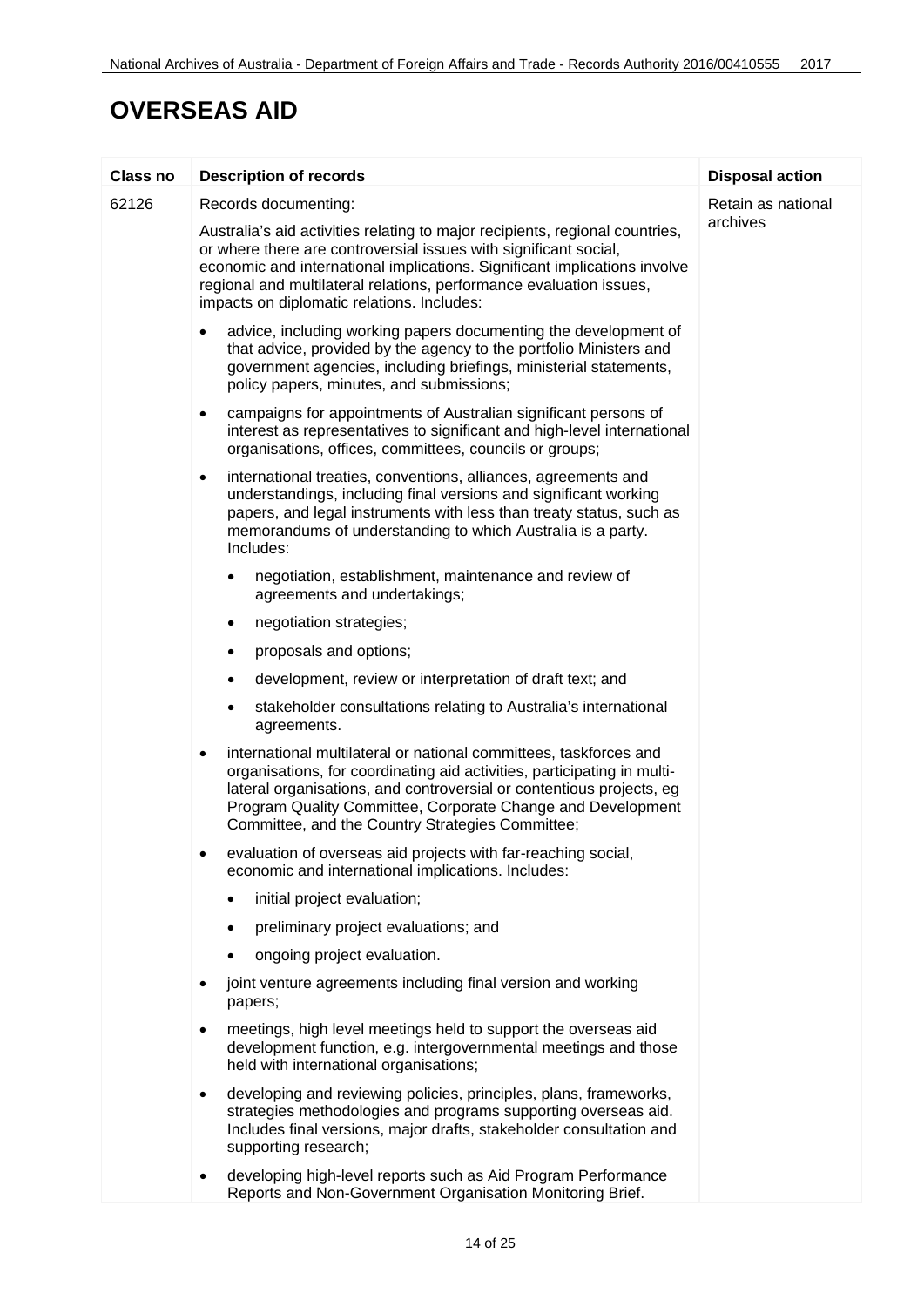| <b>Class no</b> | <b>Description of records</b>                                                                                                                                                                                                                                                                   | <b>Disposal action</b>                        |
|-----------------|-------------------------------------------------------------------------------------------------------------------------------------------------------------------------------------------------------------------------------------------------------------------------------------------------|-----------------------------------------------|
|                 | Includes final versions, major drafts, stakeholder consultation and<br>supporting research;                                                                                                                                                                                                     |                                               |
|                 | reviewing agency programs and operations, including country and<br>$\bullet$<br>regional programs and the Non-Government Organisation (NGO)<br>monitoring brief; and                                                                                                                            |                                               |
|                 | major initiatives, such as training and awareness principles,<br>$\bullet$<br>schemes and programs.                                                                                                                                                                                             |                                               |
| 62127           | Records documenting Australia's aid activities with lesser significance,<br>but where levels of aid are substantial or impact Australia's interests<br>and priorities and/or the international standing of the country, including:                                                              | Destroy 20 years<br>after action<br>completed |
|                 | advice provided to portfolio Ministers and government agencies on<br>$\bullet$<br>matters of lesser significance;                                                                                                                                                                               |                                               |
|                 | final versions of international agreements of lesser significance or<br>$\bullet$<br>to which Australia is not a party. Includes records documenting<br>negotiation, establishment, maintenance and review;                                                                                     |                                               |
|                 | co-financing arrangements, including Australia's contributions to<br>$\bullet$<br>multilateral organisations such as World Food Program and the<br>United Nations High Commissioner for Refugees;                                                                                               |                                               |
|                 | contracting- out processes that involve major controversy or<br>$\bullet$<br>disputes;                                                                                                                                                                                                          |                                               |
|                 | For records documenting the management of the contracting out<br>process that involve no major controversy between contractor and the<br>agency, use AFDA Procurement.                                                                                                                          |                                               |
|                 | scholarship and fellowships programs. Includes evaluation of<br>submissions funding arrangements, delivery, implementation,<br>monitoring, liaison with educational institutions, organisations and<br>applicants, notices of course results and qualifications achieved.                       |                                               |
|                 | For unsuccessful applications for scholarships and fellowships, use<br>Class 62129.                                                                                                                                                                                                             |                                               |
| 62128           | Records documenting less significant and/or less controversial issues<br>and/or with limited or no far-reaching strategic, social, economic, trade<br>and international implications, including:                                                                                                | Destroy 10 years<br>after action<br>completed |
|                 | advice, including working papers on the development of the advice,<br>provided by the agency to portfolio ministers, provision of non-<br>ministerial advice and advice to government agencies on matters of<br>lesser importance, including briefings, statements, minutes and<br>submissions; |                                               |
|                 | other agreements, including negotiations, establishment,<br>٠<br>maintenance and review;                                                                                                                                                                                                        |                                               |
|                 | allocation of funds for overseas aid projects;                                                                                                                                                                                                                                                  |                                               |
|                 | audits, internal and external audits, including specific instances and<br>investigations of fraud;                                                                                                                                                                                              |                                               |
|                 | compliance with mandatory or optional standards and statutory<br>requirements, including working with children checks;                                                                                                                                                                          |                                               |
|                 | evaluations of the agency's overseas aid strategic programs and<br>services;                                                                                                                                                                                                                    |                                               |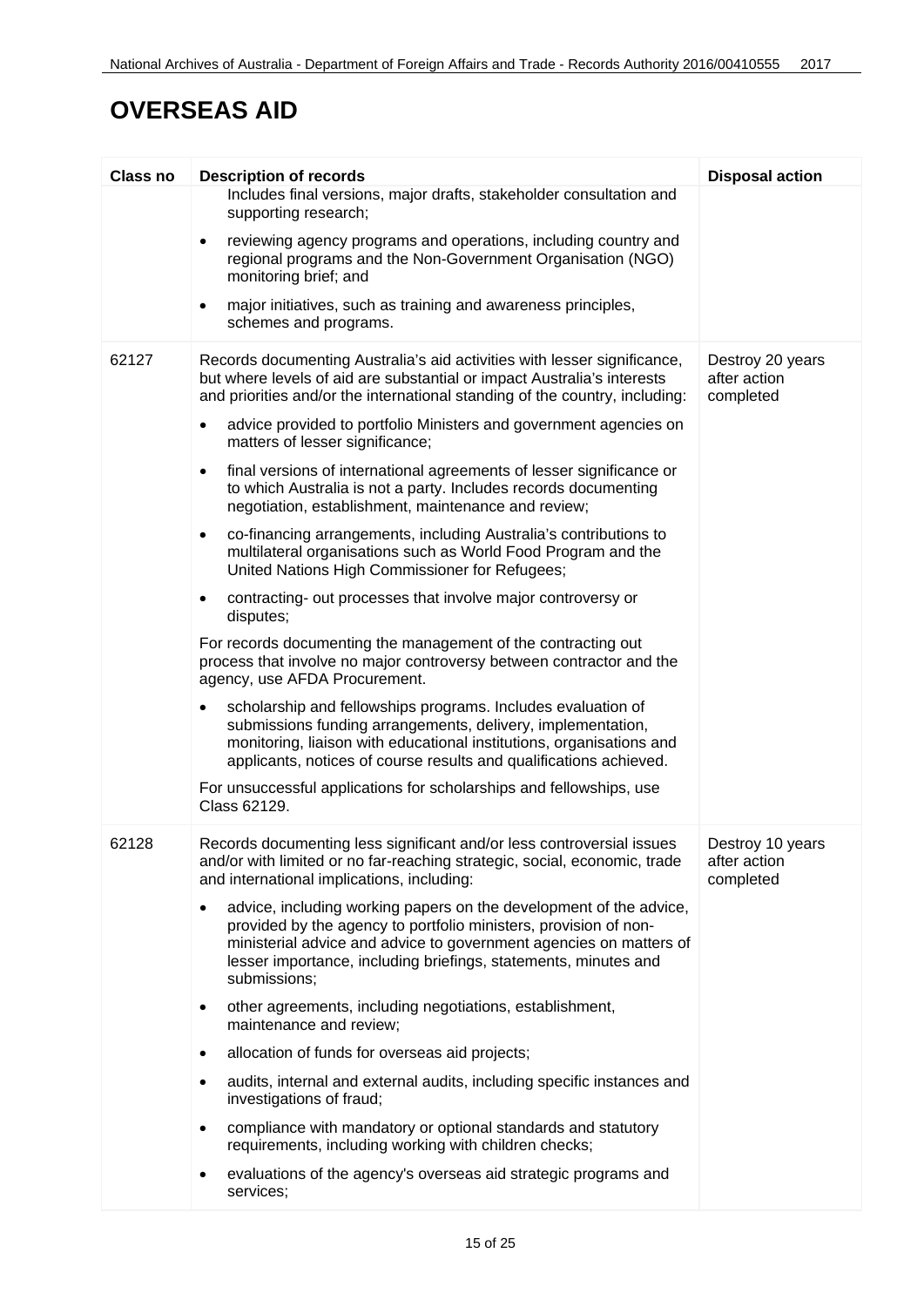| Class no | <b>Description of records</b>                                                                                                                                                                                                                    | <b>Disposal action</b> |
|----------|--------------------------------------------------------------------------------------------------------------------------------------------------------------------------------------------------------------------------------------------------|------------------------|
|          | joint ventures and partnerships, including final version and working<br>papers;                                                                                                                                                                  |                        |
|          | meetings, internal meetings such as peer group meetings,<br>including working papers;                                                                                                                                                            |                        |
|          | planning, final versions and working papers on the development of<br>operational plans, including project plans;                                                                                                                                 |                        |
|          | controversial public reaction, enquiries and complaints;                                                                                                                                                                                         |                        |
|          | routine and periodic reporting such as ad hoc reports on aid issues,<br>eg new initiatives, need analysis, local situation reports, progress;                                                                                                    |                        |
|          | risk management assessments associated with project<br>$\bullet$<br>implementation, incident reports;                                                                                                                                            |                        |
|          | student arrangements, supporting travel and training;                                                                                                                                                                                            |                        |
|          | scholarship and fellowships; and                                                                                                                                                                                                                 |                        |
|          | standards, including the implementation of standards.                                                                                                                                                                                            |                        |
| 62129    | Records documenting:                                                                                                                                                                                                                             | Destroy 5 years after  |
|          | working papers supporting audits;                                                                                                                                                                                                                | action completed       |
|          | authorisation of overseas aid scholarships and fellowships;<br>$\bullet$                                                                                                                                                                         |                        |
|          | external or internal committees where the agency is not the<br>$\bullet$<br>secretariat, is not the Australian representative, or plays only a<br>minor role;                                                                                    |                        |
|          | implementation and management of funding to non-government<br>$\bullet$<br>organisations for overseas aid projects, including deployment of<br>Australian Civilian Corps (ACC) to provide technical expertise for<br>disaster recovery projects; |                        |
|          | liaison, between the agency and other organisations, eg Non-<br>$\bullet$<br>Government Organisation Association relating to the overseas aid<br>management function;                                                                            |                        |
|          | procedures, handbooks and directives that have been superseded;                                                                                                                                                                                  |                        |
|          | routine public reaction and complaints;                                                                                                                                                                                                          |                        |
|          | other cases of campaigns for appointments of Australian<br>representatives to international organisations, offices, committees,<br>councils or groups, not covered in 62126;                                                                     |                        |
|          | research, including surveys, working notes, approvals;                                                                                                                                                                                           |                        |
|          | reviews of lesser significance on agency programs, operations,<br>contractors, non-government organisations; and                                                                                                                                 |                        |
|          | administrative arrangements for training schemes.                                                                                                                                                                                                |                        |
| 62130    | Records documenting:                                                                                                                                                                                                                             | Destroy 2 years after  |
|          | requests for authorisations that are not approved;                                                                                                                                                                                               | last action            |
|          | routine enquiries;                                                                                                                                                                                                                               |                        |
|          | marketing and publicity for the overseas aid activities;                                                                                                                                                                                         |                        |
|          | development of procedures;                                                                                                                                                                                                                       |                        |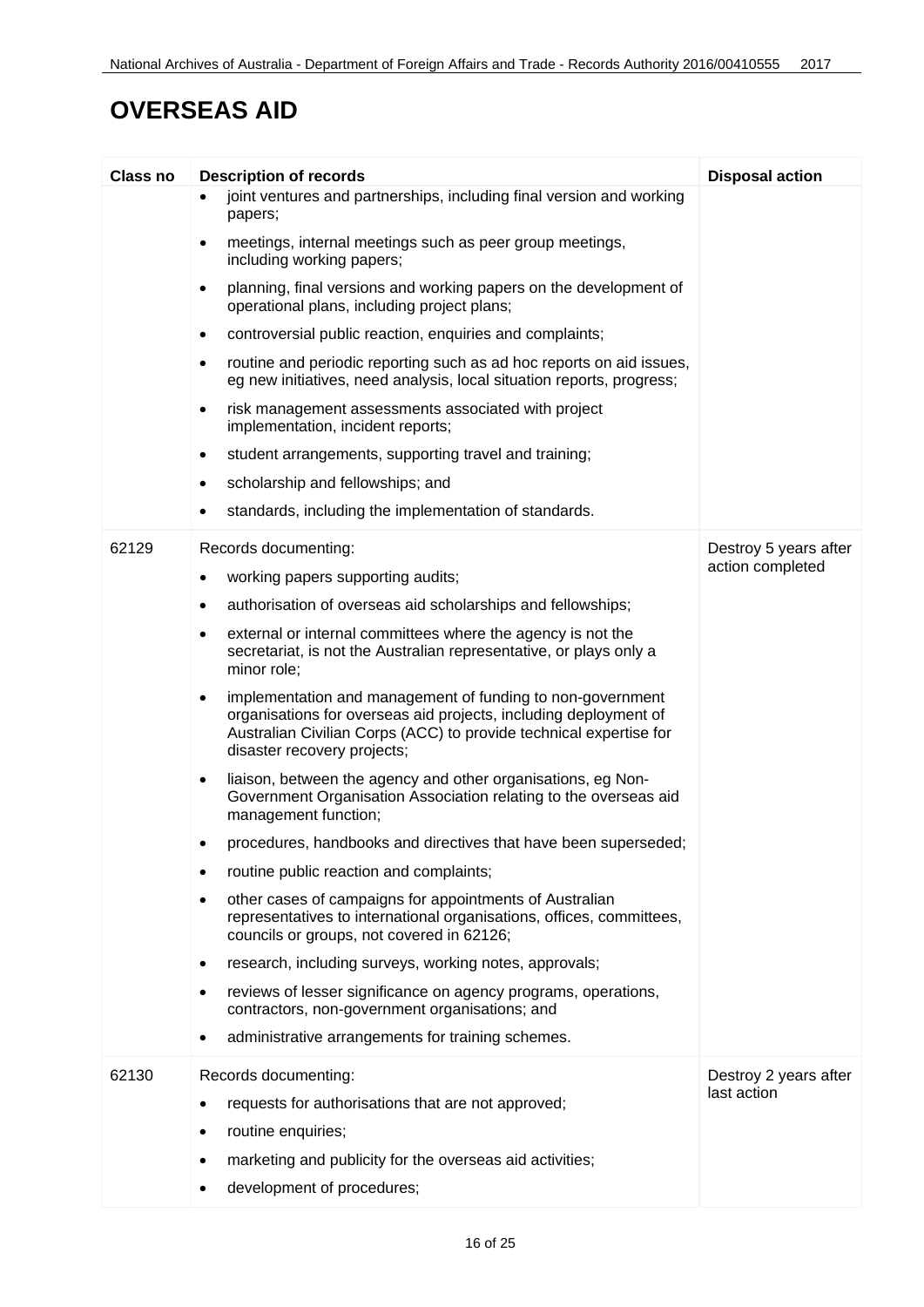| Class no | <b>Description of records</b>                                                                                   | <b>Disposal action</b> |
|----------|-----------------------------------------------------------------------------------------------------------------|------------------------|
|          | routine research and administrative tasks supporting the core<br>$\bullet$<br>business;                         |                        |
|          | working papers, notices of meetings, and drafts, copies of<br>٠<br>documents, procedures and supporting papers; |                        |
|          | unsuccessful applications for scholarships and fellowships; and<br>٠                                            |                        |
|          | overseas aid activities other than those covered in classes 62126 -<br>٠<br>62129.                              |                        |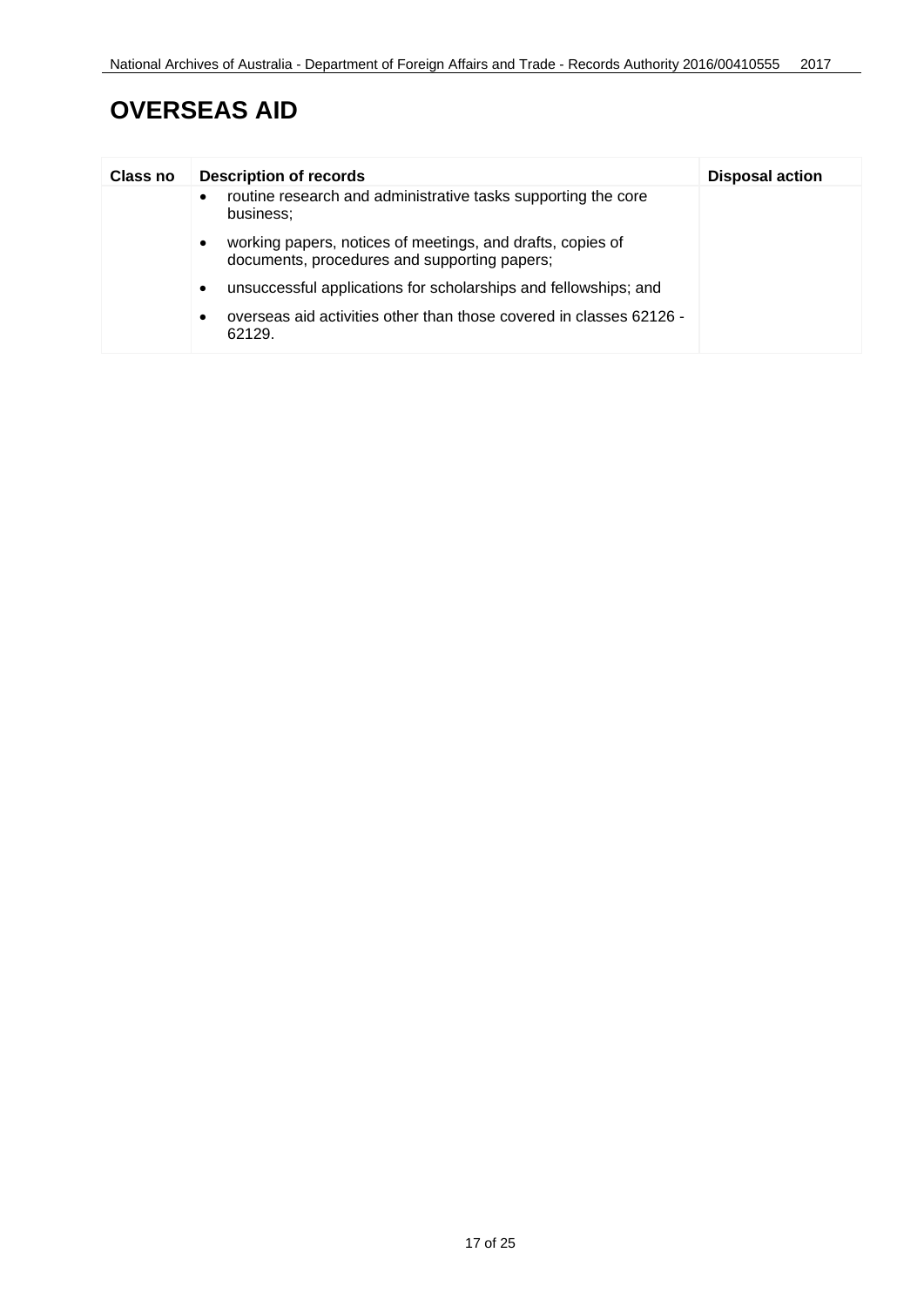<span id="page-17-0"></span>The core business of managing land and working, storage, or living space within premises overseas to accommodate diplomatic posts and living quarters for overseas staff, and of acquiring, constructing, fitting-out, managing, maintaining, protecting and disposing of premises. Includes buildings and land allotments owned, rented, or leased by the organisation and also the removal of pollutants and waste.

This function covers nationally significant property or specialist property management issues that are the subject of laws and regulations outside Australia, and cover unique design, construction or service delivery features.

The core activities include:

- property acquisition and/or service provision of overseas owned and leased estate, including negotiating agreements, establishment, maintenance and review;
- high level committees, meetings and working groups;
- asset conservation, maintenance and disposal;
- asset design and construction;
- fitouts and refurbishments including the identification and removal of hazardous materials;
- audits; and
- managing security in overseas properties including investigating, reporting and mitigating security breaches or incidents.

The performance of the core business is supported by general administrative activities such as:

- providing and receiving advice and briefings;
- compliance with external standards for building and occupancy, safety;
- committees and meetings for project management, planning and strategy;
- planning and budgeting for priorities; and
- reporting.

*Cross references to other areas of this records authority*

*For security protocols and procedures use PROTECTIVE SECURITY*

*Cross references to AFDA Express*

*For property management records not covered by this function use PROPERTY MANAGMENT.*

*For acquisition of overseas properties involving procurement contracts for outsourced property use LEGAL SERVICES.*

| Class no | <b>Description of records</b>                                                                                                                                                                  | <b>Disposal action</b>         |
|----------|------------------------------------------------------------------------------------------------------------------------------------------------------------------------------------------------|--------------------------------|
| 62131    | Records relating to properties or places of national significance. A<br>property has national significance where property was owned,<br>designed and built by the Australian Government and:   | Retain as national<br>archives |
|          | the architectural style and/or building presentation is a<br>٠<br>representation of Australian style and is an extension of the<br>Australian Government's representation in the host country; |                                |
|          | the building or design is the recipient of an architectural award in<br>٠<br>Australia or overseas:                                                                                            |                                |
|          | the building is listed on the Commonwealth heritage list, or a<br>٠<br>heritage list in the host country; or                                                                                   |                                |
|          | the building is the result of a project undertaken jointly with a<br>٠<br>foreign government.                                                                                                  |                                |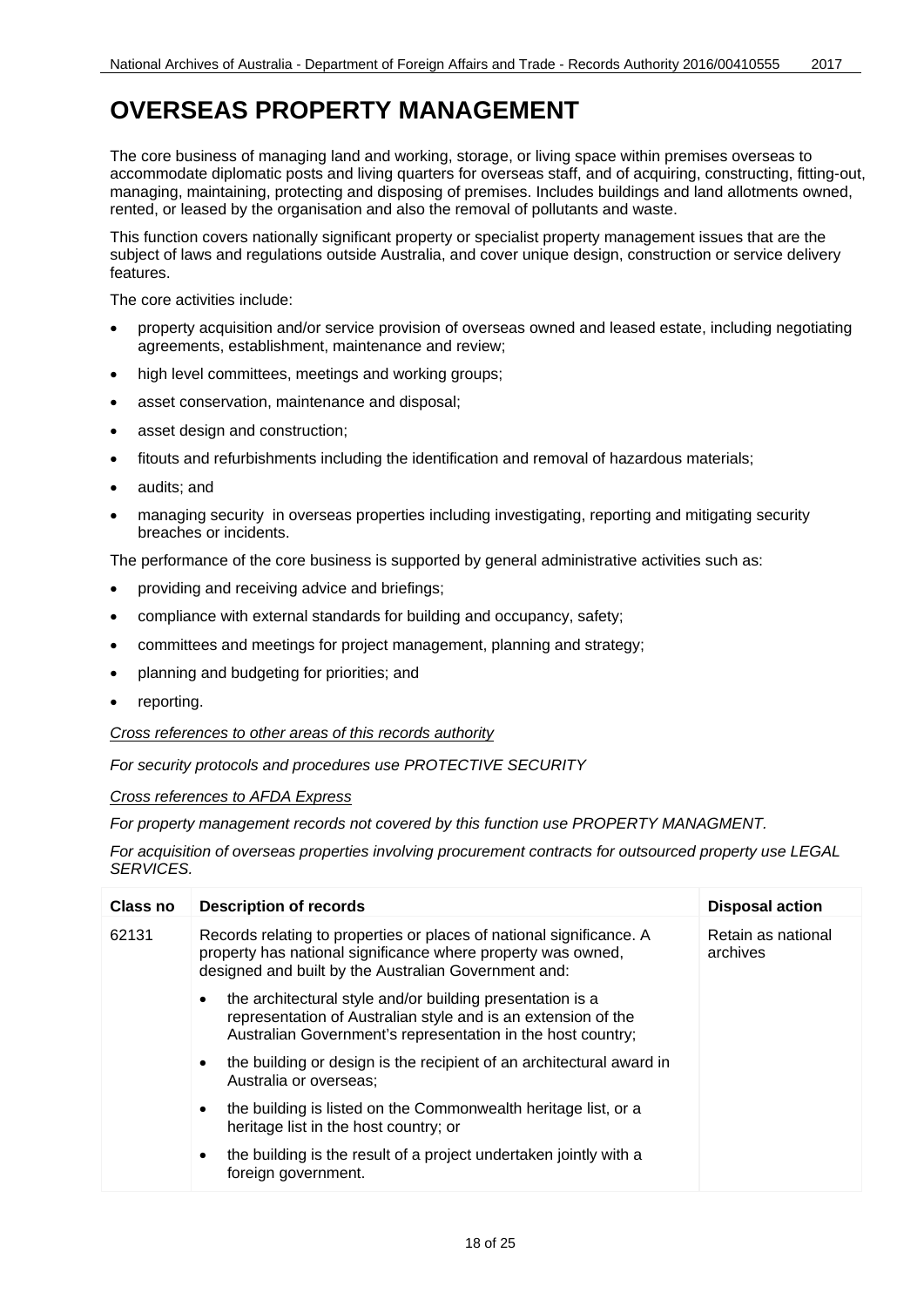| Class no | <b>Description of records</b>                                                                                                                                                                                                                                                                                                 | <b>Disposal action</b> |
|----------|-------------------------------------------------------------------------------------------------------------------------------------------------------------------------------------------------------------------------------------------------------------------------------------------------------------------------------|------------------------|
|          | Records of assets of national significance documenting:                                                                                                                                                                                                                                                                       |                        |
|          | property acquisition or service provision of overseas owned estate,<br>$\bullet$<br>through purchase or requisitions, including investigations,<br>environmental impact assessments, budget estimates and cost<br>benefit analyses;                                                                                           |                        |
|          | agreements, memorandum of understanding and tenancies;<br>٠                                                                                                                                                                                                                                                                   |                        |
|          | high level committees, including establishment, agendas and<br>٠<br>reports, minutes and members;                                                                                                                                                                                                                             |                        |
|          | asset conservation and maintenance;<br>٠                                                                                                                                                                                                                                                                                      |                        |
|          | advice, received or provided relating to properties or places for<br>٠<br>overseas posts, including residences for diplomatic staff;                                                                                                                                                                                          |                        |
|          | auditing, monitoring, reviewing facilities;<br>$\bullet$                                                                                                                                                                                                                                                                      |                        |
|          | construction, including primary construction records used to<br>٠<br>implement the design drawings of the building or property,<br>excluding design drawings or plans, or the as-built architectural<br>drawings. 'Primary construction records' include:                                                                     |                        |
|          | project plans;<br>$\bullet$                                                                                                                                                                                                                                                                                                   |                        |
|          | structural design calculations;<br>٠                                                                                                                                                                                                                                                                                          |                        |
|          | projects referred to the Public Works Committee;<br>$\bullet$                                                                                                                                                                                                                                                                 |                        |
|          | records of discussions with stakeholders.<br>$\bullet$                                                                                                                                                                                                                                                                        |                        |
|          | compliance with building standards and safety regulations;<br>٠                                                                                                                                                                                                                                                               |                        |
|          | 'Primary design records' representing the building or structure as a<br>$\bullet$<br>whole, without including duplications. Includes details of the<br>electrical engineering drawings, mechanical engineering drawings<br>and hydraulic engineering drawings. This is in addition to the as-<br>built architectural drawing; |                        |
|          | registers for building documentation, plans and drawings, indexes<br>٠<br>and specifications;                                                                                                                                                                                                                                 |                        |
|          | asset disposal, investigations, works to make good including<br>investigations, valuations, preparations undertaken before disposal;                                                                                                                                                                                          |                        |
|          | major fitouts and refurbishments that involve structural changes to<br>٠<br>the building or a major capital works commitment, including<br>reference to the use of or exposure to hazardous materials;                                                                                                                        |                        |
|          | inventory of overseas properties;<br>$\bullet$                                                                                                                                                                                                                                                                                |                        |
|          | major maintenance and repairs;<br>٠                                                                                                                                                                                                                                                                                           |                        |
|          | policy final versions of proposals, consultations, reports;<br>٠                                                                                                                                                                                                                                                              |                        |
|          | management plans for properties of national significance overseas;<br>٠                                                                                                                                                                                                                                                       |                        |
|          | developing high-level reports including final versions, major drafts,<br>٠<br>stakeholder consultation and supporting research;                                                                                                                                                                                               |                        |
|          | security breaches or incidents with significant impacts, including<br>٠<br>sabotage, break ins, terrorism and law enforcement.                                                                                                                                                                                                |                        |
|          | For the removal of hazardous materials use class 62132.                                                                                                                                                                                                                                                                       |                        |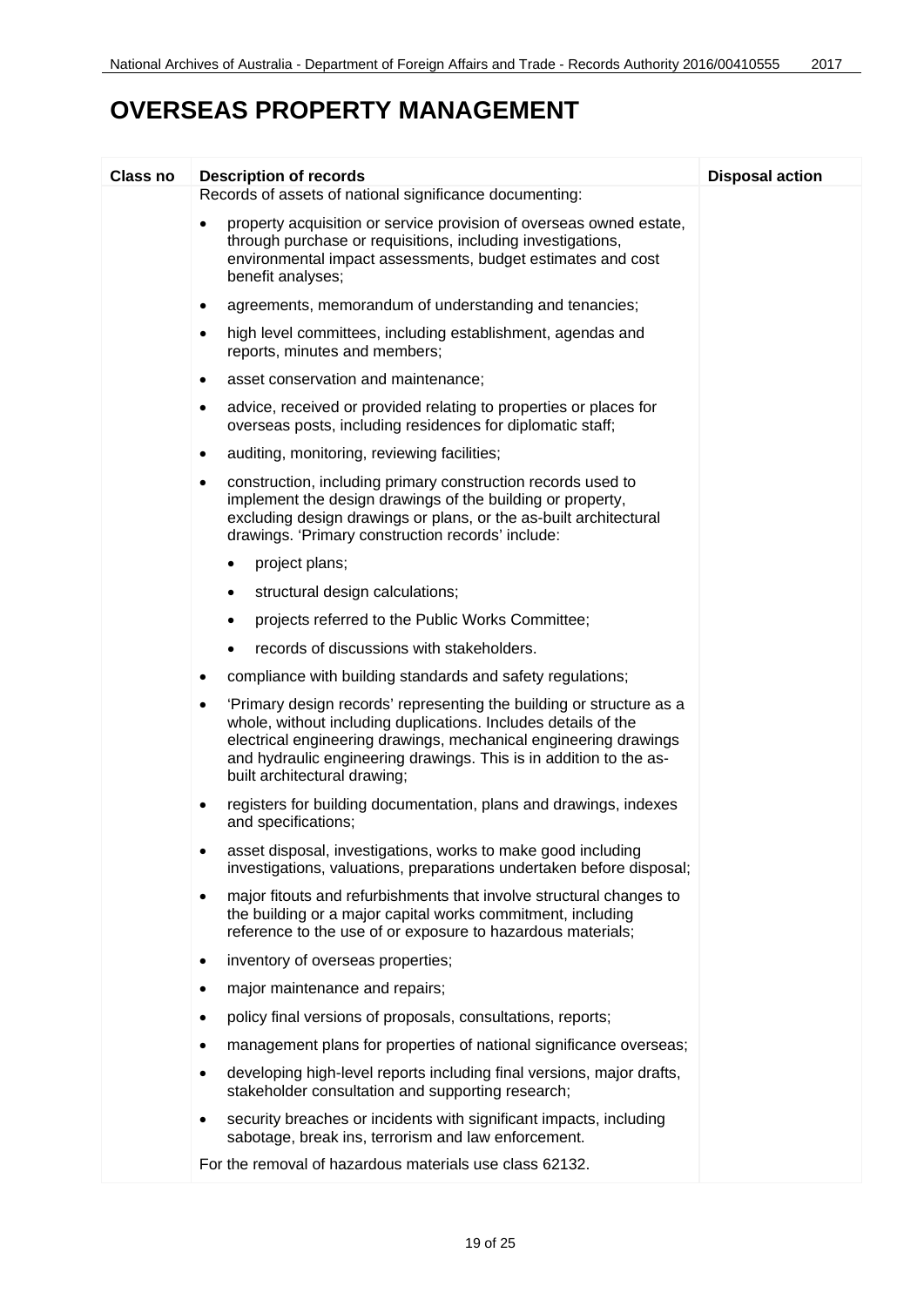| <b>Class no</b> | <b>Description of records</b>                                                                                                                                                                                                                                                                                                                                                                                                                                                                                                                                                                                                               | <b>Disposal action</b>                                                                             |
|-----------------|---------------------------------------------------------------------------------------------------------------------------------------------------------------------------------------------------------------------------------------------------------------------------------------------------------------------------------------------------------------------------------------------------------------------------------------------------------------------------------------------------------------------------------------------------------------------------------------------------------------------------------------------|----------------------------------------------------------------------------------------------------|
| 62132           | Records documenting:<br>fitouts and refurbishments involving use of or exposure to<br>hazardous materials, and the removal of hazardous materials from<br>all contaminated properties;<br>minor maintenance and repairs of nationally significant properties;<br>and                                                                                                                                                                                                                                                                                                                                                                        | Destroy 100 years<br>after action<br>completed                                                     |
|                 | reporting to external agencies for properties without national<br>significance, containing references to use of or exposure to<br>hazardous materials.                                                                                                                                                                                                                                                                                                                                                                                                                                                                                      |                                                                                                    |
| 62134           | Records documenting:<br>audits to detect hazardous substances or conditions.                                                                                                                                                                                                                                                                                                                                                                                                                                                                                                                                                                | Destroy 75 years<br>after action<br>completed                                                      |
| 62135           | Records documenting:<br>deeds and certificates of title for property owned and disposed of.                                                                                                                                                                                                                                                                                                                                                                                                                                                                                                                                                 | Transfer to new<br>owners                                                                          |
| 62136           | Records documenting property management for properties of national<br>significance, including:<br>other committees<br>secondary records of construction and design for properties and<br>places;<br>designs and drawings, including electrical engineering drawings,<br>$\bullet$<br>mechanical engineering drawings and hydraulic engineering<br>drawings that are not included as primary records and are not<br>current drawings for any type of buildings and structures; and<br>minor maintenance plans and programs of works for all properties.                                                                                      | Destroy 25 years<br>after last action                                                              |
| 62137           | Records documenting property management for assets that are not of<br>national significance, including:<br>asset disposal, under contract, for property in foreign countries;<br>all primary design and construction records;<br>the following secondary construction records:<br>priced bills of quantity;<br>estimates; and<br>rise and fall calculations.<br>the following secondary design records:<br>original concept architectural drawings;<br>٠<br>specifications;<br>$\bullet$<br>display models that are not of an architectural quality;<br>audio-visual records; and<br>records of discussions with stakeholders.<br>$\bullet$ | Destroy 15 years<br>after property is<br>disposed of or, if<br>required, transfer to<br>new owners |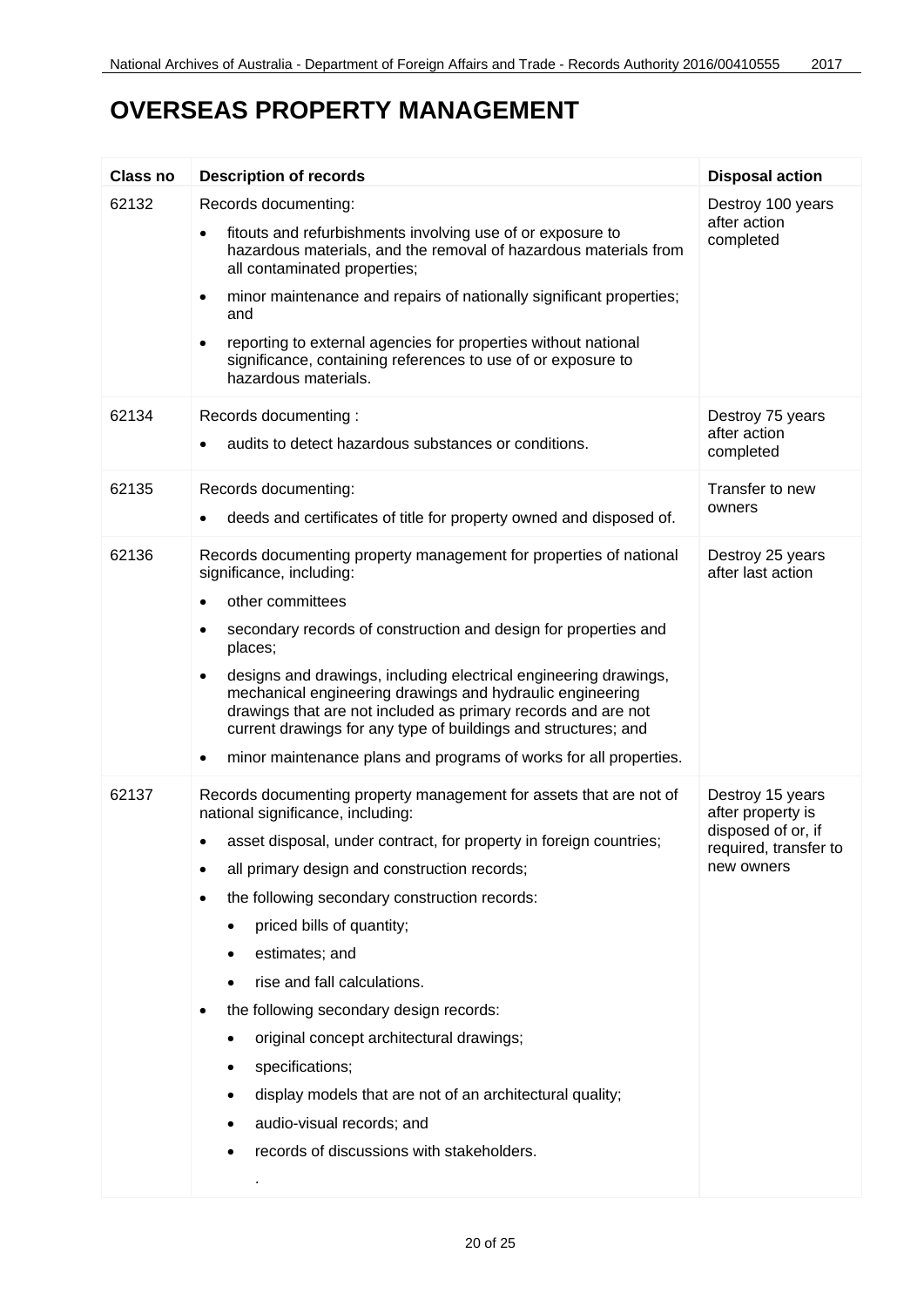| <b>Class no</b> | <b>Description of records</b>                                                                                                     | <b>Disposal action</b>                        |
|-----------------|-----------------------------------------------------------------------------------------------------------------------------------|-----------------------------------------------|
| 62138           | Records documenting assets that are not of national significance,<br>including:                                                   | Destroy 10 years<br>after action<br>completed |
|                 | agreements, including negotiations, establishment, maintenance<br>$\bullet$<br>and review of all agreements;                      |                                               |
|                 | asset management plans, valuations;<br>$\bullet$                                                                                  |                                               |
|                 | asset conservation and maintenance;<br>$\bullet$                                                                                  |                                               |
|                 | committees to consider property management issues, not relating<br>$\bullet$<br>to specific locations or projects;                |                                               |
|                 | secondary design and construction records not covered by class<br>$\bullet$<br>62137;                                             |                                               |
|                 | asset disposal, by sales, transfer, lease termination, or destruction;<br>$\bullet$                                               |                                               |
|                 | fit-outs and refurbishments;<br>$\bullet$                                                                                         |                                               |
|                 | maintenance and repairs, including replacement of plant and<br>٠<br>equipment;                                                    |                                               |
|                 | internal and external meetings including agenda, papers and<br>$\bullet$<br>minutes and supporting documentation;                 |                                               |
|                 | plans for property management, including maintenance programs;<br>$\bullet$                                                       |                                               |
|                 | procedures, manuals, handbooks and directives for property;<br>$\bullet$                                                          |                                               |
|                 | management procedures (after superseded);<br>$\bullet$                                                                            |                                               |
|                 | routine reports, including to external agencies; and<br>٠                                                                         |                                               |
|                 | risk management assessments, treatment schedules and action<br>٠<br>plans, risk registers.                                        |                                               |
| 62139           | Records documenting:                                                                                                              | Destroy 2 years after                         |
|                 | routine maintenance, upkeep, pest control, grounds maintenance,<br>$\bullet$<br>electrical and painting maintenance;              | action completed                              |
|                 | moving and relocations; and<br>٠                                                                                                  |                                               |
|                 | property security protection operations, such as routine patrols,<br>٠<br>guarding, security reporting.                           |                                               |
| 62140           | Records documenting assets not of national significance, including:                                                               | Destroy 5 years after                         |
|                 | advice, received or provided relating to properties or places for<br>overseas posts, including residences for diplomatic staff;   | action completed                              |
|                 | auditing, monitoring and reviewing facilities not relating to detection<br>of hazardous substances;                               |                                               |
|                 | construction projects that do not proceed;                                                                                        |                                               |
|                 | design records for buildings that do not proceed;<br>$\bullet$                                                                    |                                               |
|                 | evaluation of asset management programs and projects;                                                                             |                                               |
|                 | fitouts and refurbishments, with no reference to use of or exposure<br>to hazardous substances;                                   |                                               |
|                 | implementation of plans, disaster recovery plans, policies and<br>procedures, administrative funding arrangements, delegations of |                                               |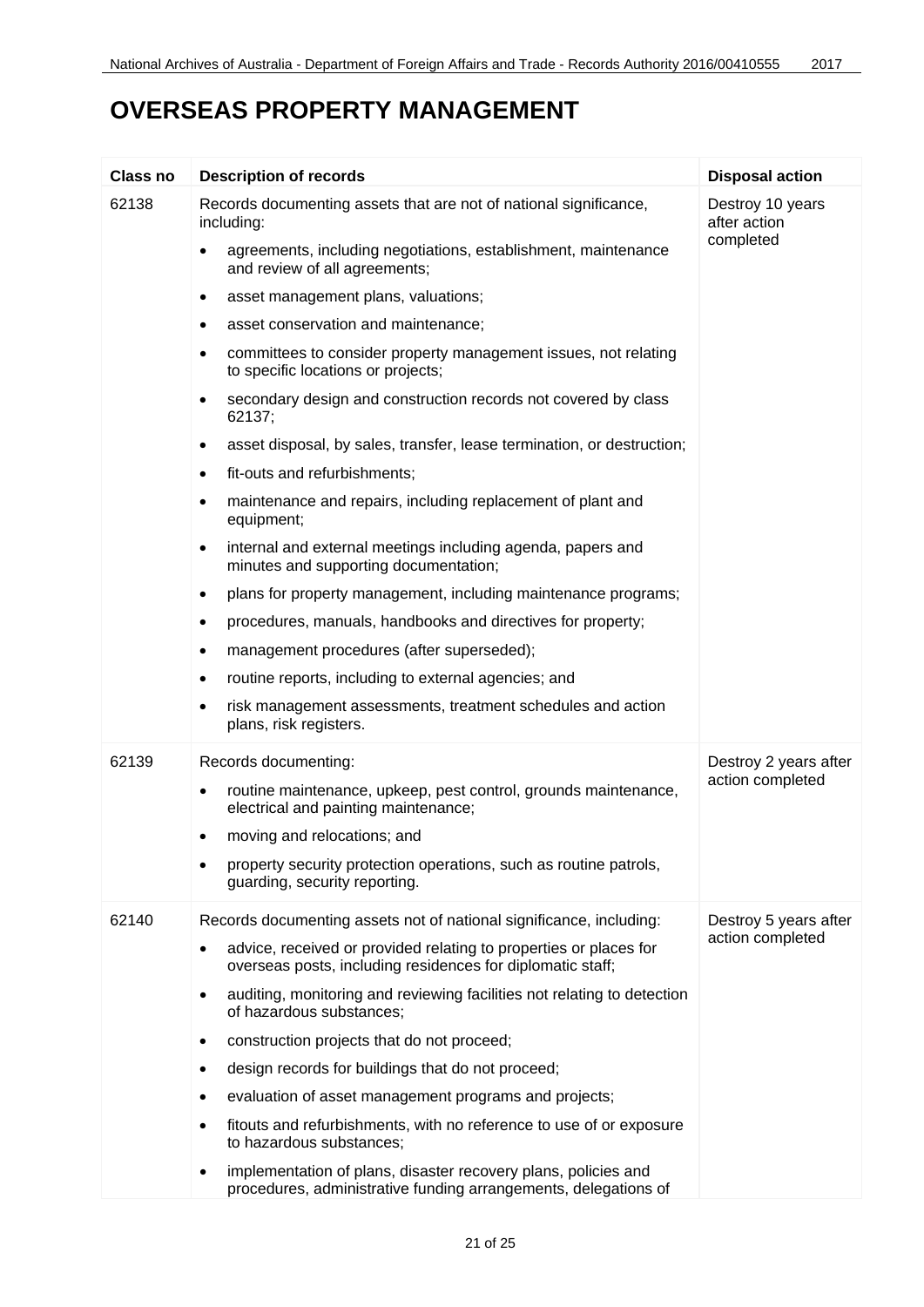| Class no | <b>Description of records</b>                                                                  | <b>Disposal action</b> |
|----------|------------------------------------------------------------------------------------------------|------------------------|
|          | authorities;                                                                                   |                        |
|          | minor security incidents with limited impacts that are reported and<br>resolved;               |                        |
|          | working papers, duplicates and supporting documents; and                                       |                        |
|          | overseas property management activities other than those covered<br>in classes 62131 to 62139. |                        |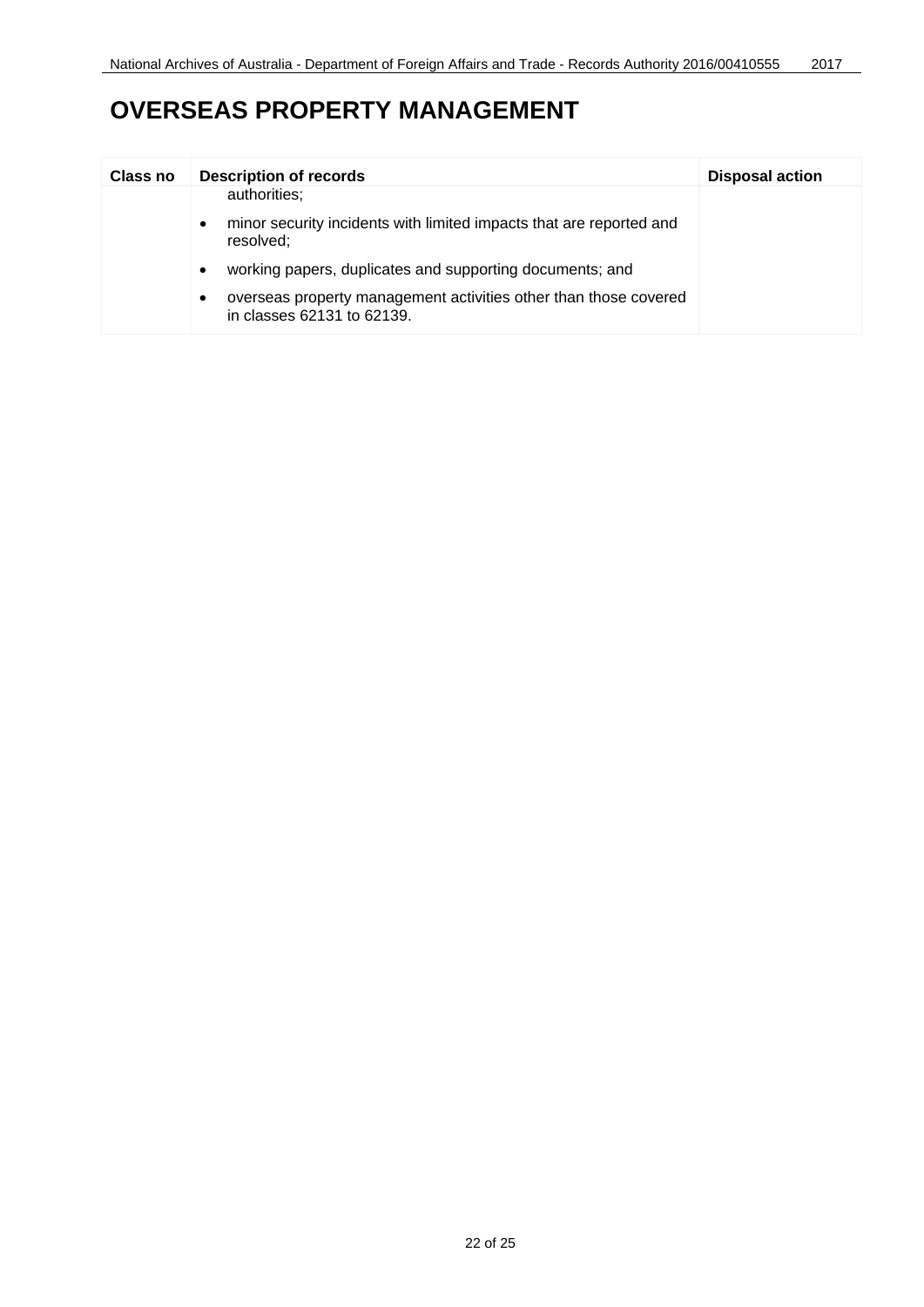#### <span id="page-22-0"></span>**PROTECTIVE SECURITY**

The core business of providing procedural, physical, personnel and information security measures to protect Australian Government personnel, information and assets from security threats. Includes measures to counter threats from politically motivated violence, civil disorder, foreign intelligence service intrusions, crime and cyber espionage, ensuring the physical and information security for diplomatic posts, personnel (both in Australia and at post), their dependants and other overseas staff.

The core activities include:

- providing and receiving advice on and implementing security policy for Australian government personnel;
- conducting site inspections and security audits in foreign countries and domestic offices;
- providing training and other awareness-raising activities;
- monitoring, reporting and responding to security incidents;
- assessing threats and travel risks; and
- providing authorisation for travel in high risk areas.

The performance of the core business is supported by general activities such as:

- providing and receiving advice and briefings;
- providing secretariat services and participating in committees;
- liaison with other government agencies and organisations;
- developing standards, procedures and practices;
- planning agency activities, responses and priorities; and
- procurement of specialist security equipment and vehicles including specifications, evaluation and testing.

| Class no | <b>Description of records</b>                                                                                                                                                                                                                                                                                                                                                                            | <b>Disposal action</b>         |
|----------|----------------------------------------------------------------------------------------------------------------------------------------------------------------------------------------------------------------------------------------------------------------------------------------------------------------------------------------------------------------------------------------------------------|--------------------------------|
| 62141    | Records documenting significant protective security and coordination of<br>activities including:                                                                                                                                                                                                                                                                                                         | Retain as national<br>archives |
|          | advice, including working papers documenting the development of<br>$\bullet$<br>the advice, provided to the portfolio Ministers, members of<br>parliament and parliamentary committees, other government<br>agencies, community and interest groups, including briefings,<br>ministerial statements, policy statements, submissions, policy and<br>impact analysis, guidelines, drafting notes, reports; |                                |
|          | master set of manuals, directives, instructions, and guidelines;<br>٠                                                                                                                                                                                                                                                                                                                                    |                                |
|          | final versions of reports, information exchanges with domestic law<br>$\bullet$<br>enforcement agencies relating to protection of dignitaries, consular<br>security incidents where a major incident occurs, such as terrorist<br>or bomb attack, assassinations, major threats, e-surveillance and<br>breaches of information security;                                                                 |                                |
|          | major risk and threat assessments; and<br>٠                                                                                                                                                                                                                                                                                                                                                              |                                |
|          | major investigations and major incidents response.<br>с                                                                                                                                                                                                                                                                                                                                                  |                                |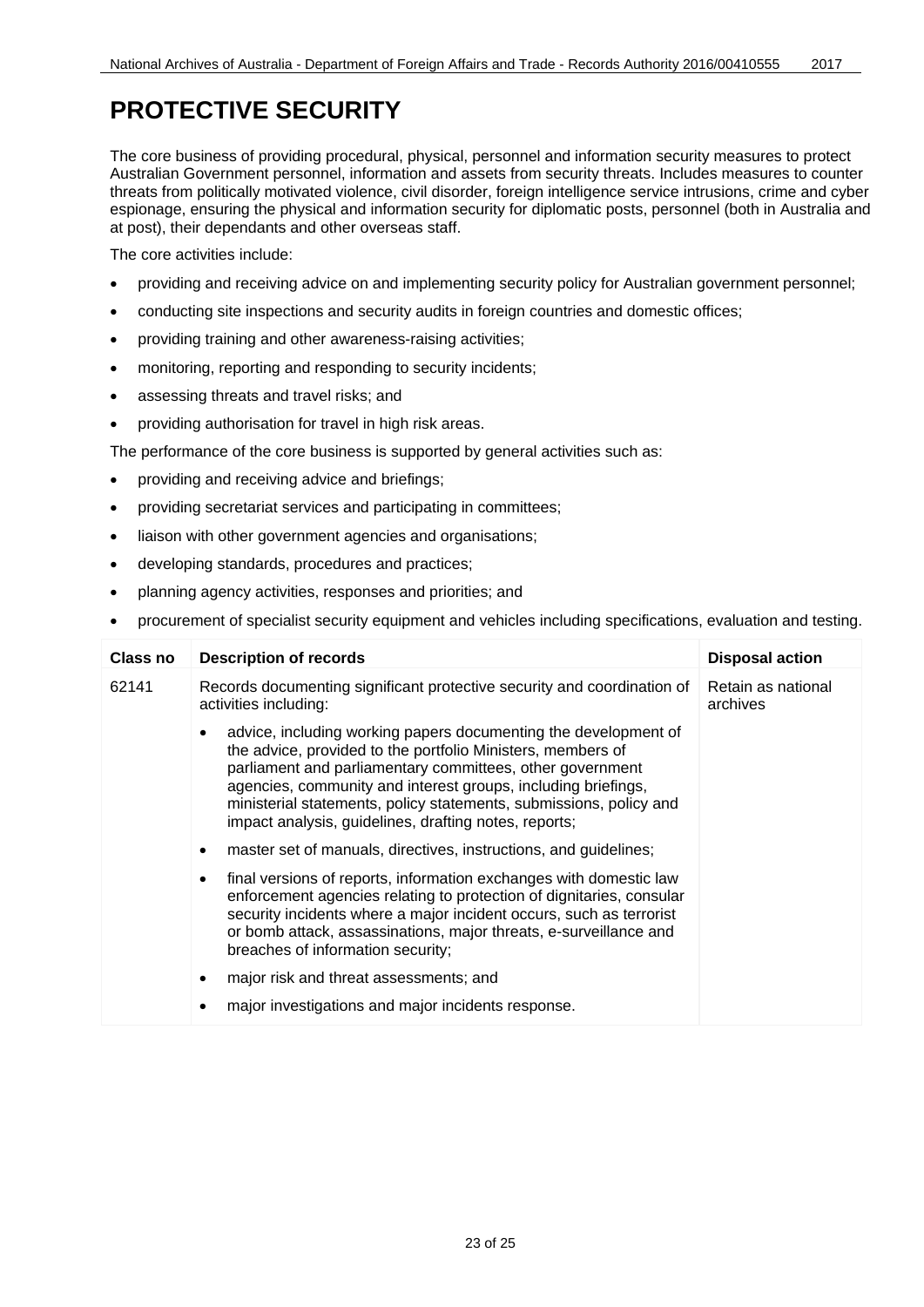### **PROTECTIVE SECURITY**

| Class no | <b>Description of records</b>                                                                                                                                                                                                                                                                           | <b>Disposal action</b>           |
|----------|---------------------------------------------------------------------------------------------------------------------------------------------------------------------------------------------------------------------------------------------------------------------------------------------------------|----------------------------------|
| 62142    | Records documenting routine, operational protective security activities<br>associated with:                                                                                                                                                                                                             | Destroy 10 years<br>after action |
|          | advice, briefings, submissions, policy and impact analysis,<br>$\bullet$<br>guidelines, drafting notes, reports provided on issues not covered<br>in 62141;                                                                                                                                             | completed                        |
|          | classifications, security codes and labelling and the associated<br>$\bullet$<br>handling procedures for protection of information and information<br>transmission;);                                                                                                                                   |                                  |
|          | committees with responsibility for capital works, design and<br>$\bullet$<br>construction, and installations of protective security (after agency's<br>occupation of the structure ceases) or where the project does not<br>proceed;                                                                    |                                  |
|          | physical security measures for owned and leased property,<br>$\bullet$<br>including designs, security and entry restrictions, security<br>arrangements, reporting, registrations, and projects (after<br>occupancy ceases) and for projects that do not proceed;                                        |                                  |
|          | physical security operations, including alarms, detections, patrols,<br>$\bullet$<br>weapons at post, event management and arrangements, vehicle<br>screening measures, security guards, including visitor registration,<br>locks, x-rays of incoming parcels, occurrence reports, periodic<br>reports; |                                  |
|          | information protection measures, prevention of unauthorised<br>$\bullet$<br>disclosures, diplomatic mail by air freight, diplomatic courier, safe<br>hand, information technology security and cybersecurity for<br>diplomatic information;                                                             |                                  |
|          | acquisition, evaluation, testing and implementation of specialist<br>$\bullet$<br>security equipment and associated measures, e.g. surveillance<br>equipment;                                                                                                                                           |                                  |
|          | inspections and investigations, reviews, remedial actions arising<br>from evaluation of security standards, compliance and incident<br>reports;                                                                                                                                                         |                                  |
|          | internal plans and schedules, project management;<br>٠                                                                                                                                                                                                                                                  |                                  |
|          | breaches and incidents not covered in 62141;                                                                                                                                                                                                                                                            |                                  |
|          | operation of equipment, security protective devices, alarms,<br>patrols, screening and visitor logs, occurrences and incident<br>reports;                                                                                                                                                               |                                  |
|          | operational use of data collection and countermeasures;                                                                                                                                                                                                                                                 |                                  |
|          | reporting relating to dignitary, diplomatic and consular protection<br>where no incidents have occurred;                                                                                                                                                                                                |                                  |
|          | risk assessments and plans, including contingency plans relating to<br>the safety of diplomats and consular staff, dignitaries, government<br>and official visitors; and                                                                                                                                |                                  |
|          | technical security, equipment and surveillance devices data<br>$\bullet$<br>collection and countermeasures.                                                                                                                                                                                             |                                  |